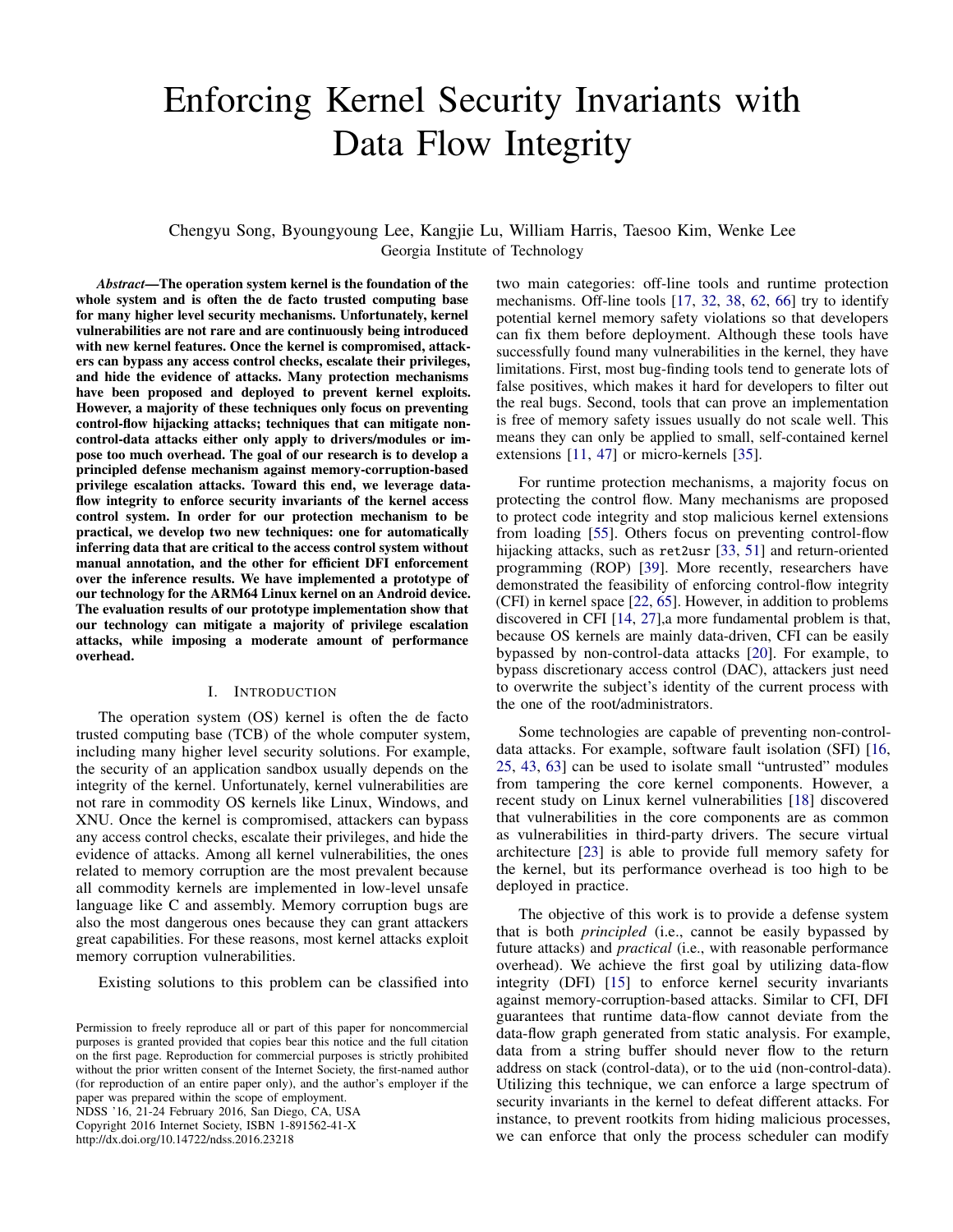the linked list of active processes. In this work, we focus on enforcing invariants that are related to kernel access control mechanisms (a.k.a. reference monitors) so as to defeat privilege escalation attacks. Specifically, assuming a reference monitor is implemented correctly, its runtime correctness relies on two high-level security invariants [\[4\]](#page-13-4):

- I. Complete mediation: attackers should not be able to bypass any access control check; and
- II. Tamper proof: attackers should not be able to tamper with the integrity of either the code or data of the reference monitor.

While this approach sounds intuitive at high level, enforcing it with practical runtime performance overhead is very challenging. First, unlike kernel extensions, which are usually self-contained and use dedicated data structures, access control checks are scattered throughout the kernel, and related data are mixed with other data. Therefore, the protection technique must be deployed kernel-wide. Moreover, without hardware support, software-based DFI implementation can be very expensive, e.g., the original enforcement technique from [\[15\]](#page-13-3) imposed an average 104% overhead for user-mode CPU benchmarks. Since OS kernels tend to be more data intensive than those CPU benchmarks, we expect the same technique will be even more expensive for kernel protection.

We propose a system called KENALI that is both principled and practical. KENALI consists of two key techniques. Our first technique, INFERDISTS, is based on the observation that although the protection has to be kernel-wide, only a small portion of data is essential for enforcing the two security invariants. For ease of discussion, we refer to this set of data as *distinguishing regions* (formally defined in [§IV-A\)](#page-5-0). Hence, instead of enforcing DFI for all kernel data, we only need to enforce DFI over the distinguishing regions. Implementing this idea must solve one important problem—*what data belongs to the distinguishing regions*. To enforce INVARIANT I, we must enforce CFI, so all control-data should be included. The real challenge is non-control-data. As mentioned above, access control checks are scattered throughout the kernel, and data involved in these checks are usually mixed with non-critical data in the same data structure. One solution, as used by many kernel integrity checkers [\[10,](#page-13-5) [53,](#page-14-20) [54\]](#page-14-21), is to identify these data based on domain knowledge, execution traces, or analysis of previous attacks. However, because these approaches are not sound, attackers may find new attack targets to bypass their protection. Alternatively, one can manually analyze and annotate distinguishing regions. However, this approach does not scale and is error-prone. Our technique, INFERDISTS, overcomes these challenges with a new program-analysisbased approach. Specifically, by leveraging implicit program semantics, INFERDISTS is able to infer security checks without any manual annotation. After this, by considering both dataand control-dependencies of data that can affect each security check, as well as sensitive pointers [\[28\]](#page-14-22), INFERDISTS generates a *complete* set of distinguishing regions.

Our second technique, PROTECTDISTS, is a new technique to enforce DFI over the distinguishing regions. In particular, since distinguishing regions only constitutes a small portion of all kernel data, PROTECTDISTS uses a two-layer protection scheme. The first layer provides a coarse-grained but lowoverhead data-flow isolation that prevents illegal data-flow from non-distinguishing regions to distinguishing regions. After this separation, the second layer then enforces finegrained DFI over the distinguishing regions. Furthermore, because the access pattern to most data in the distinguishing regions is very asymmetric—read accesses (checks) are usually magnitudes more frequent than write accesses (updates) instead of checking the data provenance at every read instruction, PROTECTDISTS employs the opposite but equally secure approach: checking if the current write instruction can overwrite the target data, i.e., write integrity test (WIT) [\[3\]](#page-13-6). Combining these two techniques, namely, INFERDISTS and PROTECTDISTS, KENALI is able to enforce the two security invariants without sacrificing too much performance.

We implemented a prototype of KENALI that protects the Linux kernel for the 64-bit ARM architecture (a.k.a. AArch64). We chose AArch64 Linux for the following reasons. First, INFERDISTS requires source code to perform the analysis, and thanks to the success of Android, Linux is the most popular open-sourced kernel now. Second, due to the complexity of the Android ecosystem, a kernel vulnerability usually takes a long cycle to patch.This means kernel defense techniques play an even more critical role for Android. Third, among all the architectures that Android supports, ARM is the most popular. Moreover, compared to other architectures like x86- 32 [\[67\]](#page-14-23) x86-64 [\[24\]](#page-14-24) and AArch32 [\[68\]](#page-14-25), there is little research on efficient isolation techniques for AArch64. Despite this choice, we must emphasize that our techniques are general and can be implemented on other hardware architectures and even other OS kernels (see [§VII\)](#page-12-0).

We evaluated the security and performance overhead of our prototype implementation. The results show that KENALI is able to prevent a large variety of privilege escalation attacks. At the same time, its performance overhead is also moderate, around 7-15% for standard Android benchmarks.

To summarize, this paper makes the following contributions:

- Analysis technique: We devised a systematic, formalized algorithm to discover distinguishing regions that scales to Linux-like, large commodity software [\(§IV-B\)](#page-6-0).
- Design: We presented a new data-flow integrity enforcement technique that has lower performance overhead and provides identical security guarantees as previous approaches [\(§IV-C\)](#page-7-0).
- Formalization: We formalized the problem of preventing memory-corruption-based privilege escalation and showed that our approach is a sound solver for this problem [\(§IV\)](#page-5-1).
- Implementation: We implemented a prototype of KENALI for the ARM64 Linux kernel, which utilizes a novel hardware fault isolation mechanism [\(§V\)](#page-7-1).
- Evaluation: We evaluated the security of KENALI with various types of control-data and non-control-data attacks (e.g., CVE-2013-6282) that reflect the real kernel privilege escalation attacks used for rooting Android devices [\(§VI-C\)](#page-10-0). We also evaluated the performance overhead of our prototype with micro-benchmarks to stress KENALI's runtime component, and end-to-end benchmark to measure the performance overheads similar to what an end-user might experience. Our evaluation showed that KENALI imposes acceptable overheads for practical deployment, around 7% - 15% for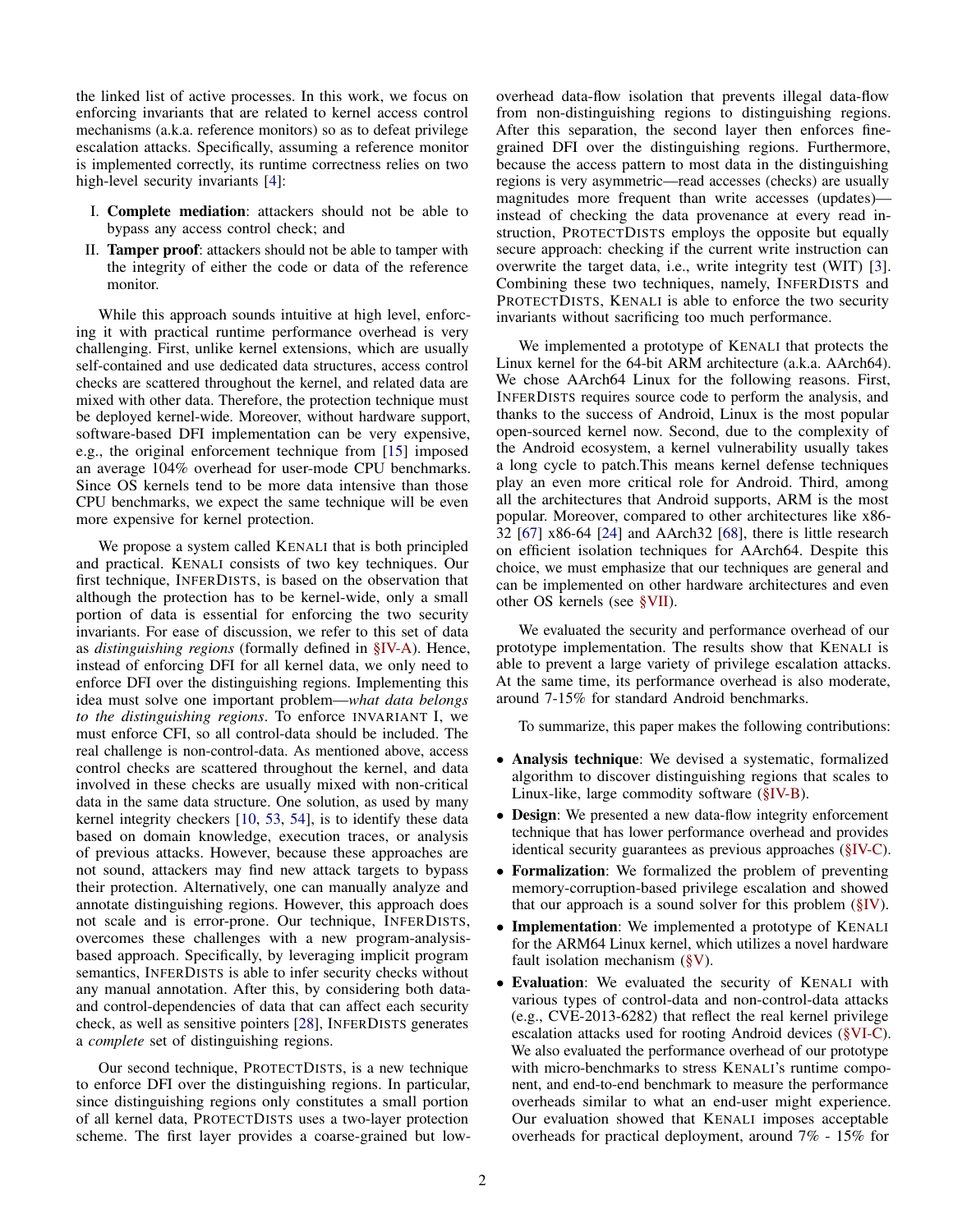standard Android benchmarks [\(§VI-D\)](#page-11-0).

# II. PROBLEM SCOPE

In this section, we define the problem scope of our research. We first discuss our threat model and assumptions. Then, we provide motivating examples of our techniques and show how they can bypass state-of-the-art defense techniques like CFI.

# *A. Threat Model and Assumptions*

Our research addresses kernel attacks that exploit memory corruption vulnerabilities to achieve privilege escalation. We only consider attacks that originate from unprivileged code, such as user-space application without root privilege. Accordingly, attacks that exploit vulnerabilities in privileged system processes (e.g., system services or daemons) are out-of-scope. Similarly, because kernel drivers and firmwares are already privileged, we do not consider attacks that originate from kernel rootkits and malicious firmwares. Please note that we do *not* exclude attacks that exploit vulnerabilities in kernel drivers, but only attacks from malicious kernel rootkits. Other kernel exploits such as denial-of-service (DoS), logical/semantic bugs, or hardware bugs [\[34\]](#page-14-26) are also out-of-scope. We believe this is a realistic threat model because (1) it covers a majority of the attack surface and  $(2)$  techniques to prevent the excluded attacks have been proposed by other researchers and can be combined with KENALI.

However, we assume a *powerful* adversary model for memory corruption attacks. Specifically, we assume there is one or more kernel vulnerabilities that allow attackers to read and write word-size value at an arbitrary virtual address, as long as that address is mapped in the current process address space.

Since many critical non-control-data are loaded from disk, another way to compromise the kernel is to corrupt the disk. Fortunately, solutions already exist for detecting and preventing such attacks. For example, secure boot [\[6\]](#page-13-7) can guarantee that the kernel and KENALI are not corrupted on boot; SUNDR enables data to be stored securely on untrusted servers [\[40\]](#page-14-27); ZFS enforces end-to-end data integrity using the Merkle tree [\[12\]](#page-13-8); and Google also introduced a similar mechanism called DMVerity [\[5\]](#page-13-9) to protect the integrity of critical disk partitions. For these reasons, we limit the attack scope of this paper to memory-corruption-based attacks and exclude disk-corruption-based attacks.

# <span id="page-2-0"></span>*B. Motivating Examples*

We use a real vulnerability, CVE-2013-6282 [\[46\]](#page-14-28), as a running example to demonstrate the various types of attacks feasible under our threat model, and to illustrate how and why these attacks can bypass the state-of-the-art defense techniques like CFI and ad-hoc kernel integrity protection. Given this vulnerability, we begin with an existing attack against the Linux kernel. Then, step-by-step, we further demonstrate two additional attacks showing how this original attack can be extended to accomplish a full rooting attack.

1) Simple rooting attacks. CVE-2013-6282 allows attackers to read and write arbitrary kernel memory, which matches our adversary model. The corresponding rooting attack provides a good example of how most existing kernel privilege escalation exploits work:

- a) Retrieving the address of prepare\_kernel\_cred() and commit\_creds(). Depending on the target system, they can be at fixed addresses, or obtainable from the kernel symbol table (kallsyms\_addresses);
- b) Invoking prepare\_kernel\_cred() and pass the results to commit\_creds(), then the kernel will replace the credential of the current thread with one of root privilege.

Step b can be done in several ways: attackers can overwrite a function pointer to a user mode function that links these two functions together (i.e., ret2usr). Alternatively, attackers can also link them through return-oriented programming.

2) Bypassing CFI with non-control-data attacks. The above attack can be prevented by kernel-wide CFI [\[22\]](#page-14-11). But CFI can be easily bypassed by non-control-data attacks: by locating the cred structure and overwriting the euid field, attackers can still escalate the privilege to the root user. The cred structure can be located in many ways: (1) if kallsyms is available and contains the address of init\_task, we can easily traverse the process list to locate the task\_struct of the current process, then task\_struct->cred; (2) if there is a vulnerability that leaks the stack address (e.g., CVE-2013-2141), attackers can directly obtain the address of the thread\_info structure, then follows the links to locate the task\_struct; and (3) with arbitrary memory read capability, attackers can also scan the whole kernel memory and use signature matching to identify the required data structures [\[41\]](#page-14-29).

3) Bypassing CFI with control-data attacks. In this example, we designed a new attack to demonstrate another limitation of CFI. Specifically, to prevent root privilege from being acquired through compromising system daemons, Android leverages SELinux, a mandatory access control mechanism, to further restrict the root privilege [\[57\]](#page-14-30). Therefore, disabling SELinux is a necessary step to gain the full root privilege. This can be achieved through control-data attacks that do not violate CFI. In particular, SELinux callbacks are stored in a dispatch table that has a special initialization phase:

```
1 // @security/capability.c
  void security_fixup_ops(struct security_operations *ops) {
    if (!ops->sb_mount)
      4 ops->sb_mount = cap_sb_mount;
    if (!ops->capable)
      ops->capable = cap_capable;
 7 ...
8 }
9 static int cap_sb_mount(const char *dev_name, ...) {
10 return 0;
11 }
```
Basically, if a Linux Security Module (LSM) does not implement a hook, its callback function will be set to the default one (e.g., cap\_sb\_mount). Therefore, the default callback functions are also valid control transfer targets, but they usually perform no checks before directly returning 0. Based on this observation, SELinux can then be disabled by setting every callback function pointer to its default one.

4) Diversity of non-control-data attacks. Some existing kernel integrity protection mechanisms also try to protect non-control-data [\[10,](#page-13-5) [53,](#page-14-20) [54\]](#page-14-21), such as uid. However, these approaches are inherently limited because there can be many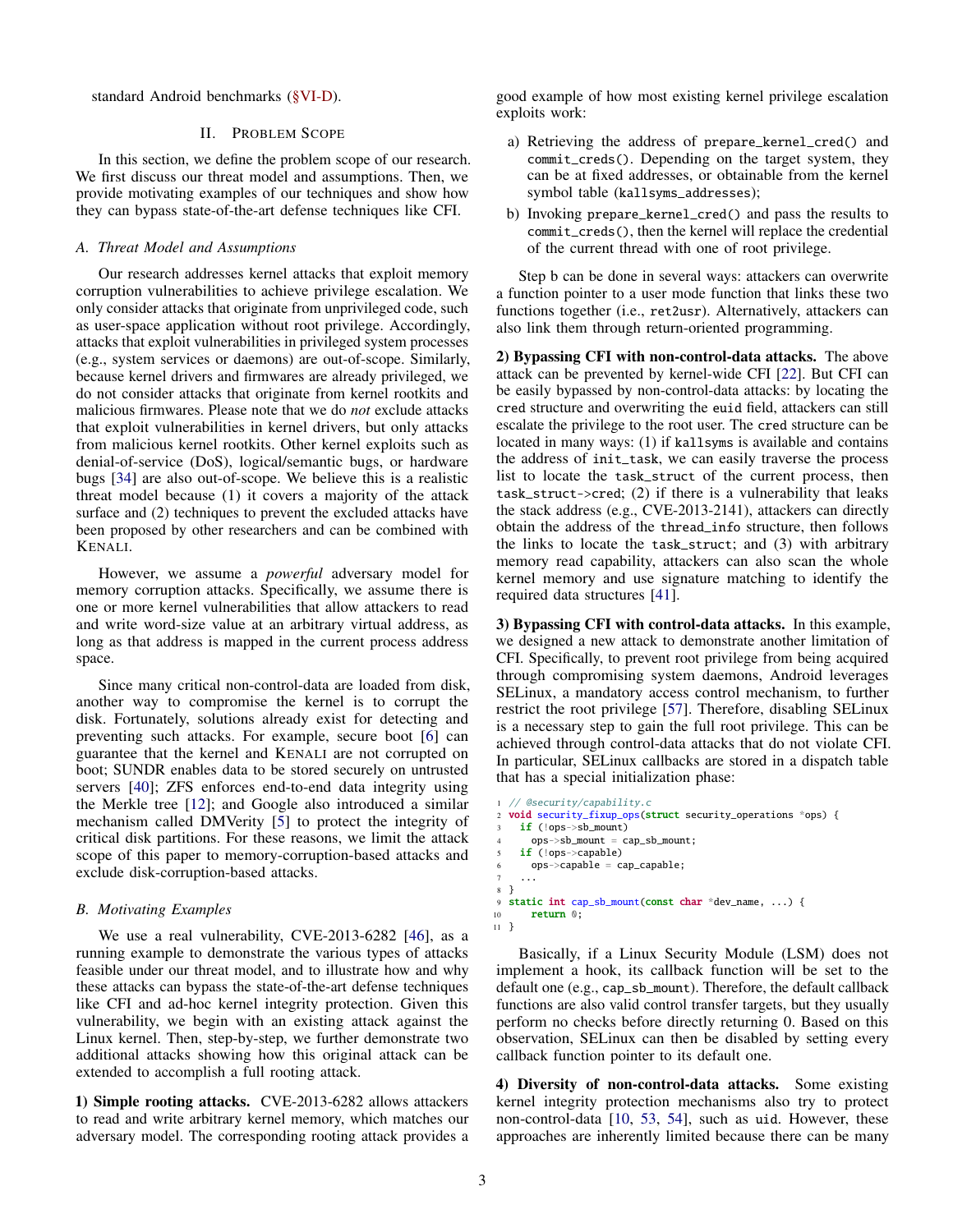<span id="page-3-0"></span>

Fig. 1: Overview of our approach, which consists two major steps. In the first step, we use off-line program analysis to infer memory regions that must be protected. In the second step, we use a lightweight runtime protection mechanism to guarantee data-flow integrity for regions discovered in the first step.

different non-control-data involved in access control. For example, from the target kernel we evaluated, we found that 2,419 data structures contain critical data. Here, we use a concrete non-control-data attack to demonstrate this limitation of previous work.

Specifically, the above two steps only grant attackers temporary root privilege until the next reboot (a.k.a. tethered root). To acquire permanent root privilege (untethered root), the de facto way is to install the su utility. To do so, however, there is one more protection to bypass: read-only mounting. To protect critical system files, the system partition on most Android devices is mounted as read-only. Existing rooting attacks achieve this goal by remounting the partition as writable, but we achieve this goal through another non-control-data attacks:

```
1 // @fs/namespace.c
2 int __mnt_is_readonly(struct vfsmount *mnt) {
     if (mnt->mnt_flags & MNT_READONLY)
         return 1:
      if (mnt->mnt_sb->s_flags & MS_RDONLY)
6 return 1;
7 return 0;
8 }
```
As we can see, by overwriting data fields like mnt\_flags and s\_flags, attackers can bypass the read-only mount and overwrite the system partition.

## III. TECHNICAL APPROACH

## *A. Overview*

[Figure 1](#page-3-0) provides an overview of our technical approach, which consists of two steps. In the first step, we use a novel program analysis technique INFERDISTS to systematically infer a complete and minimized set of distinguishing regions. In the second step, we employ a lightweight runtime protection technique, PROTECTDISTS, to enforce DFI over the inference result.

#### *B. Inferring Distinguishing Regions*

In this subsection, we present our approach to the inference problem. The challenge is that for security, our solution must be sound (i.e., no false negatives), but for performance, we want the size of the inference result to be as small as possible.

*1) Control-Data:* As discussed in [§I,](#page-0-0) INVARIANT I can be violated via control-data attacks. Therefore, all control-data must be included as distinguishing regions so as to enforce CFI. Control-data in the kernel has two parts: general control-data and kernel-specific data. General control-data (e.g., function pointers) can be identified based on the type information [\[36\]](#page-14-31). Kernel-specific data, such as interrupt dispatch table, have been enumerated in [\[22\]](#page-14-11). Since our approach to infer these data does not differ much from previous work, we omit the details here.

*2) Non-Control-Data:* The challenge for inferring distinguishing non-control-data is the soundness, i.e., whether a proposed methodology can discover *all* distinguishing regions. To address this challenge, we developed INFERDISTS, an automated program analysis technique. The key idea is that access controls are implemented as security checks, and while a kernel may have many security checks scattered throughout different components, they all follow one consistent semantic: *if a security check fails, it should return a security related error codes*. For example, a POSIX-compatible kernel returns -EACCES (permission denied) [\[60\]](#page-14-32) to indicate the current user does not have access to the requested resources. Similarly, Windows also has ERROR\_ACCESS\_DENIED [\[59\]](#page-14-33). Leveraging this observation, INFERDISTS is able to collect security checks without manual annotation. Then, distinguishing regions can be constructed via standard dependency analysis over the conditional variables of security checks. Next, we use [Example 1](#page-3-1) as a running example to demonstrate how INFERDISTS works. The formal model of INFERDISTS and proof for its soundness are provided in [§IV.](#page-5-1)

```
1 int acl_permission_check(struct inode *inode, int mask) {
     unsigned int mode = inode->i mode;
     if (current_cred->fsuid == inode->i_uid)
       mode \gg= 6;
     else if (in_group_p(inode->i_gid))
      mode >>=3;
     if ((mask & ~mode &
         (MAY\_READ \mid MAY\_WRTTE \mid MAY\_EXEC) == 0)
       return 0:
10 return -EACCES;
11 }
```
Example 1: A simplified version of the discretionary access control (DAC) check in the Linux kernel.

In step (1), INFERDISTS collects the return instructions R that may return an error code that we are interested in.

In [Example 1,](#page-3-1) the function returns -EACCES at line 10, so INFERDISTS include this instruction into R.

In step (2), INFERDISTS collects the branch instructions I that determine if a run either executes a return instructions in R or performs a potentially privileged operation. The conditional variables B of I will be distinguishing variables of this function.

In [Example 1,](#page-3-1) the condition of the if statement at line 7 is the distinguishing conditional variable of the function. Note, the if statement at line 3 is not included because it is postdominated by the if statement at line 7.

It is worth mentioning that we need to handle some special cases in step (2). First, in some cases, when a security check fails, it will not directly return an error but will continue to another alternative check, e.g., in the setuid system call, three checks are performed: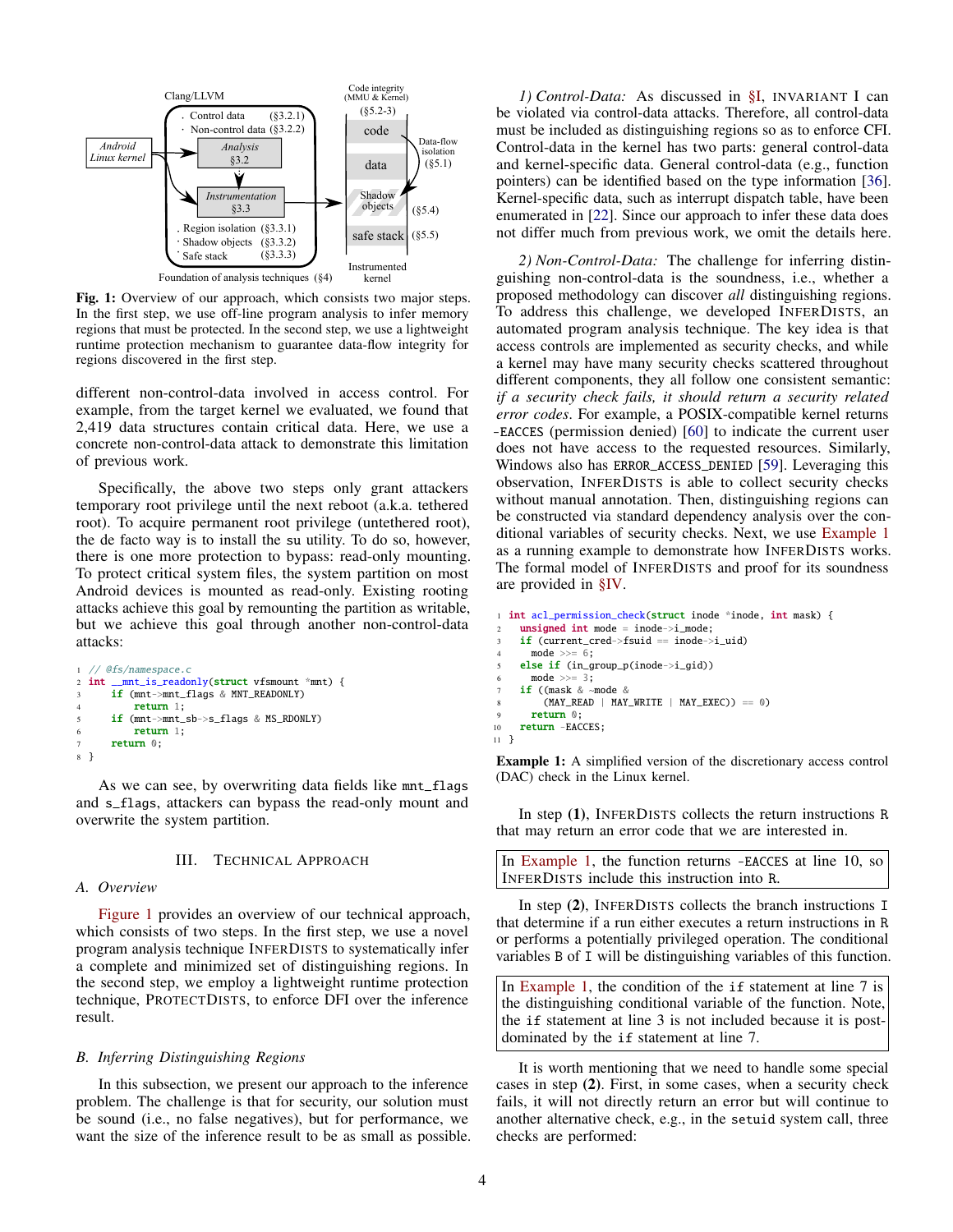return -EPERM:

In this case, when the first check nsown\_capable failed, the control flow will go to the second, and possibly the third check. Although these are all security checks, in the control flow graph (CFG), only the branch instruction for the last uid\_eq check will lead to an error return. If we only consider this branch, then we will miss the first two checks. Therefore, we must also consider branch(es) that dominate a security check. However, naively including all dominators will introduce many false positives. To reduce false positives, INFERDISTS conservatively excludes two cases: (a) a branch can lead to non-related error return (e.g., -EINVAL) and (b) a branch instruction is post-dominated by either a security check or checks in (a), i.e., diamond-shaped nodes.

In step (3), INFERDISTS collects and returns all memory regions that have dependencies on conditional variables in B. For completeness, we consider both *data- and controldependencies*, and the analysis is inter-procedural and iterative, i.e., we perform the analysis multiple times until there is no new data get included.

In [Example 1](#page-3-1) the if statement on line 7 has two conditional variables, mask and mode. Data-dependency over mode would include i\_mode (line 2) and control-dependency would include i\_uid, fsuid (line 3), and the return value of in\_group\_p (line 5). Because our dependency analysis is inter-procedural, we will also include i\_gid.

*3) Sensitive Pointers:* Pointers to sensitive regions must be protected as well; otherwise, attackers can *indirectly* control the data in distinguishing regions by manipulating these pointers [\[28\]](#page-14-22). For instance, instead of overwriting the euid field of a cred structure, an attacker could overwrite the task\_struct->cred pointer to point to a cred structure whose euid  $== 0$ .

Hence, after collecting control- and non-control-data, the analysis collects the *sensitive pointers* of a program, and includes such pointers in distinguishing regions. A pointer is sensitive if it points to a data structure that contains distinguishing regions. There are two points worth noting: (1) sensitive pointers are defined recursively and (2) even with the existence of generic pointers, we still can collect a sound overapproximation set of sensitive pointers using a static program analysis, so no false negatives will be introduced.

# *C. Protecting Distinguishing Regions*

After collecting the distinguishing regions, the next step is to enforce DFI over the inference result. The challenge for this step is how to minimize the performance overhead on commodity processors that lack support for fine-grained data-flow tracking. To address this challenge, our key observation is that, after (conceptually) separating the memory into distinguishing and non-distinguishing regions, there could be three types of dataflow: (1) within non-distinguishing regions, (2) between two regions, and (3) within distinguishing regions. Our goal is to prevent attackers from introducing *illegal data-flow* to compromise distinguishing regions. Obviously, it is not possible to compromise distinguishing regions based on the first type of data-flow, but most legal data-flows actually belong to this type. Therefore, if we purely rely on DFI to vet all data-flows, there will be a huge number of unnecessary checks. Based on this observation, we design a two-layer scheme: the first layer is a lightweight data-flow isolation mechanism that prevents illegal data-flow of the second type; then we use the more expensive DFI enforcement to prevent illegal data-flow of the third type. With this two-layer approach, we can reduce the performance overhead without sacrificing security guarantees.

*1) Data-Flow Isolation:* There are two general approaches to enforce data-flow isolation: software-based and hardwarebased. Software fault isolation is not ideal because it requires instrumenting a majority of write operations. For example, in our prototype implementation, only 5% of write operations can access distinguishing regions; thus, relying on SFI would end up with instrumenting the remaining 95% of write operations. At the same time, not all hardware isolation mechanisms are equally efficient. Since distinguishing regions are actually not continuous, but interleaved with non-distinguishing regions, it would be ideal if the hardware could support fine-grained memory isolation. Unfortunately, most commodity hardware does not support this but only provides coarse-grained isolation mechanisms. Based on their corresponding overhead (from low to high), the available options on commodity hardware are: the segmentation on x86-32 [\[67\]](#page-14-23), the execution domain on ARM-32 [\[68\]](#page-14-25), the WP flag on x86-64 [\[24,](#page-14-24) [65\]](#page-14-12), hardware virtualization [\[52,](#page-14-34) [56\]](#page-14-35), and TrustZone [\[9\]](#page-13-10).

In this work, we explored the feasibility of hardware-based data-flow isolation for AArch64, which is becoming more and more popular for mobile devices, but has not been well studied before. For AArch64, most of the aforementioned features are not available, except TrustZone<sup>[1](#page-4-0)</sup>; but world switch for TrustZone is usually very expensive because it needs to flush the cache and sometimes the TLB (translation look-aside buffer) too. To solve this problem, we developed a novel, virtual address space-based isolation mechanism. Specifically, to reduce the overhead of context switching between different virtual address spaces, modern processors usually tag the TLB with an identifier associated with the virtual address space. Utilizing this feature, we can create a trusted virtual address space by reserving an identifier (e.g.,  $ID = 0$ ). By doing so, context switching between the untrusted context and trusted context becomes less expensive because it requires neither TLB flush nor cache flush (see [§V](#page-7-1) for more details).

*2) Write Integrity Test:* In addition to preventing illegal dataflow from non-distinguishing regions to distinguishing regions, we use DFI to prevent illegal data-flow within distinguishing regions. However, instead of checking data provenance at read, we leveraged the write integrity test (WIT) technique [\[3\]](#page-13-6). We chose this technique for the following reasons. First, we found that the memory access pattern for distinguishing regions is very asymmetric, e.g., reading uid is prevalent, but updating uid is very rare. Thus, by checking write operations, we can reduce the number of checks that need to be performed. Second, WIT reasons about safe and unsafe write operations and only instruments unsafe writes, which matches another observation the majority of writes to the distinguishing regions are safe and do not require additional checks. Finally, compared to memory

<sup>1</sup> if (!nsown\_capable(CAP\_SETUID) &&

<sup>2</sup> !uid\_eq(kuid, old->uid) && !uid\_eq(kuid, new->suid))

<span id="page-4-0"></span><sup>&</sup>lt;sup>1</sup>Hardware virtualization extension is defined, but a majority of processors do not implement it; and for those who have this feature, the bootloader usually disabled it.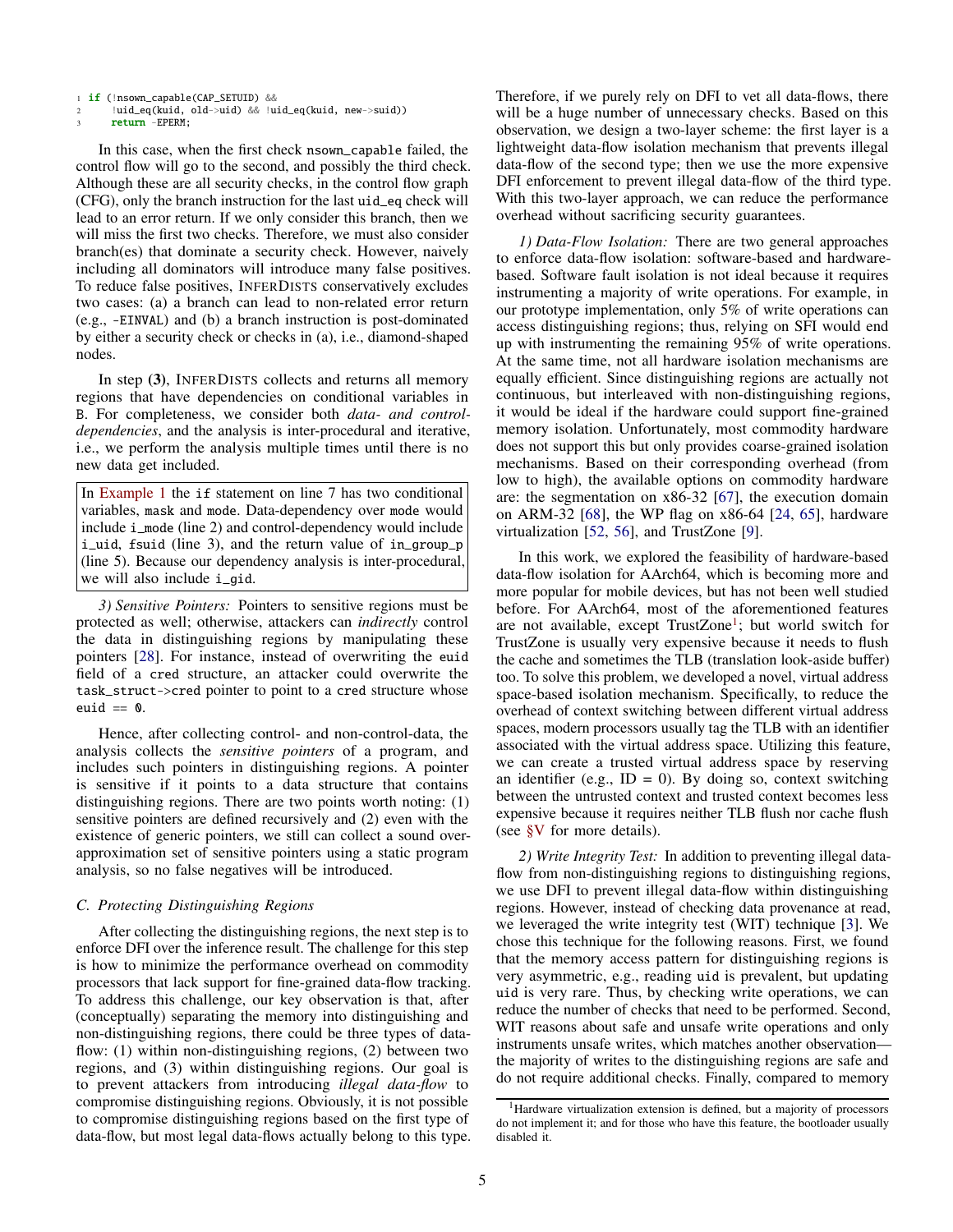safety enforcement techniques [\[23\]](#page-14-19), WIT is less expensive because it does not require tracking pointer propagation. Because of page limitation, we omit the details of WIT; please refer to the original paper for more details. However, in order to apply this technology to the kernel, we made one change. In particular, the original WIT implementation used a contextsensitive field-insensitive point-to analysis, but since OS kernels usually contain a lot of generic pointers and linked lists, we replaced the point-to analysis with a context-sensitive and fieldsensitive analysis that is tailored for the kernel [\[13\]](#page-13-11).

*3) Shadow Objects:* Shadow objects is a work-around for the lack of fine-grained hardware isolation mechanism. Specifically, as a hardware protection unit (e.g., page) may contain both distinguishing and non-distinguishing regions, once we write-protect that page, we also have to pay additional overhead for accessing non-distinguishing regions. One solution to this problem is to manually partition data structures that contain mixed regions into two new data structures [\[58\]](#page-14-36). However, this approach does not scale and requires heavy maintenance if the data structure changes between different kernel versions. Our solution to this problem is *shadow objects*, i.e., if a kernel object contains both regions, then we will create two copies of it—a normal copy for the non-distinguishing regions and a shadow copy for the distinguishing regions. Shadow memory may consume up to two times the original memory, but because commodity OS kernels usually use memory pools (e.g., kmem\_cache) to allocate kernel objects, it allows us to reduce the memory overhead by dedicating different pools to objects that need to be shadowed. This nice feature also allows us to eliminate maintaining our own metadata for shadow objects allocation/free; and to perform fast lookup giving a pointer to normal object, its shadow object can be acquired by adding a fixed offset.

*4) Safe Stack:* Similar to heap, stack also needs a "shadow" copy for the lack of fine-grained isolation. However, stack is treated differently for its uniqueness. First, stack contains many critical data that are not visible at the source code level, such as return addresses, function arguments, and register spills [\[21\]](#page-14-37). Second, the access pattern of these critical data is also different: write accesses are almost as frequent as read accesses. For these reasons, we leveraged the safe-stack technique proposed in [\[36\]](#page-14-31), with a few improvements to make this technique work better for the kernel. First, we used more precise inter-procedural analysis to reduce the number of unsafe stack objects from 42% to 7%. Second, as the number of unsafe stack objects is very small, instead of using two stacks, we keep only one safe stack and move all unsafe objects to the heap to avoid maintaining two stacks.

# IV. FORMAL MODEL

<span id="page-5-1"></span>To demonstrate that our technical approach is correct, we formalize the problem of preventing privilege escalation via memory corruption and describe an approach to solve the problem. In [§IV-A,](#page-5-0) we formulate the problem of rewriting a monitor with potential memory vulnerabilities to protect privileged system resources. In [§IV-B,](#page-6-0) we formulate the subproblem of inferring a set of memory regions that, if protected, are sufficient to ensure that a monitor protects privileged resources. In [§IV-C,](#page-7-0) we formulate the problem of rewriting a program to protect a given set of memory regions. In [§IV-D,](#page-7-2) we

show that our approaches to solve the inference and protection problems can be composed to solve the overall problem.

# <span id="page-5-0"></span>*A. Problem Definition*

*1) A language of monitors:* A monitor state is a valuation of data variables and address variables, where each address is represented as a pair of a base region and an offset. Let the space of *machine words* be denoted Words and let the space of *error codes* be denoted ErrCodes ⊆ Words. Let the space of *memory regions* be denoted Regions, and let an *address* be a region paired with a machine word, i.e., Addrs = Regions  $\times$  Words.

Let the space of *control locations* be denoted Locs, let the space of *protection colors* be denoted colors, let the space of data variables be denoted D, and let the space of address variables be denoted A.

Definition 1: A monitor *state* consists of (1) a control location, (2) a map from each address to its size, (3) a map from each address to its protection color, and (4)–(6) maps from D, A, and Addrs to the word values that they store. The space of monitor states is denoted Q.

A monitor *instruction* is a control location paired with an operation. The set of operations contains standard read operations read a, d, conditional branches bnz d, returns ret d, arithmetic operations, and logical operations. The set of operations also contains the following non-standard operations:

(1) For each protection color  $c \in$  colors, each address variable  $a \in A$ , and each data variable  $d \in D$ , alloc $[c]$  a, d allocates a new memory region  $R \in$  Regions, sets the size of R to be to the word stored in d, and stores the address  $(R, 0)$ in a. The space of allocation instructions is denoted Allocs.

(2) For each protection color  $c \in$  colors, each data variable  $d \in D$ , and each address variable  $a \in A$ , write[c] d, a attempts to write the value stored in d to the address stored in a. Let a store the address  $(R, o)$ . If in the current state, the color of R is  $c$ , then the write occurs; otherwise, the program aborts. If a stores an address inside of its base region, then the write is *safe*; otherwise, the write is *unsafe*. The space of write instructions is denoted Writes.

<span id="page-5-3"></span>**Definition 2:** For each instruction  $i \in$  Instrs, the *transition relation* of i is denoted  $\sigma[i] \subseteq Q \times Q$ .

We refer to  $\sigma$  as the *unrestricted* transition relation, as it places no restriction on the target address of a write outside of a region (in contrast to *restricted* transition relations, defined in [Defn. 5\)](#page-6-1). The formal definitions of the transition relations of each instruction follow directly form the instruction's informal description and thus are omitted.

<span id="page-5-2"></span>**Definition 3:** A *monitor* is a pair  $(I, A)$ , where  $I \in$  lnstrs<sup>\*</sup> is a sequence of instructions in which (1) each variable is defined exactly once and (2) only the final instruction is a return instruction; A ⊆ Allocs are the allocation sites of *privileged regions*. The space of monitors is denoted Monitors =  $\text{Instrs}^* \times$  $P($ Instrs).

A *run* of M is an alternating sequence of states and instructions such that adjacent states are in the transition relation of the unrestricted semantics of the neighboring instruction; the runs of M under the unrestricted semantics are denoted Runs(M).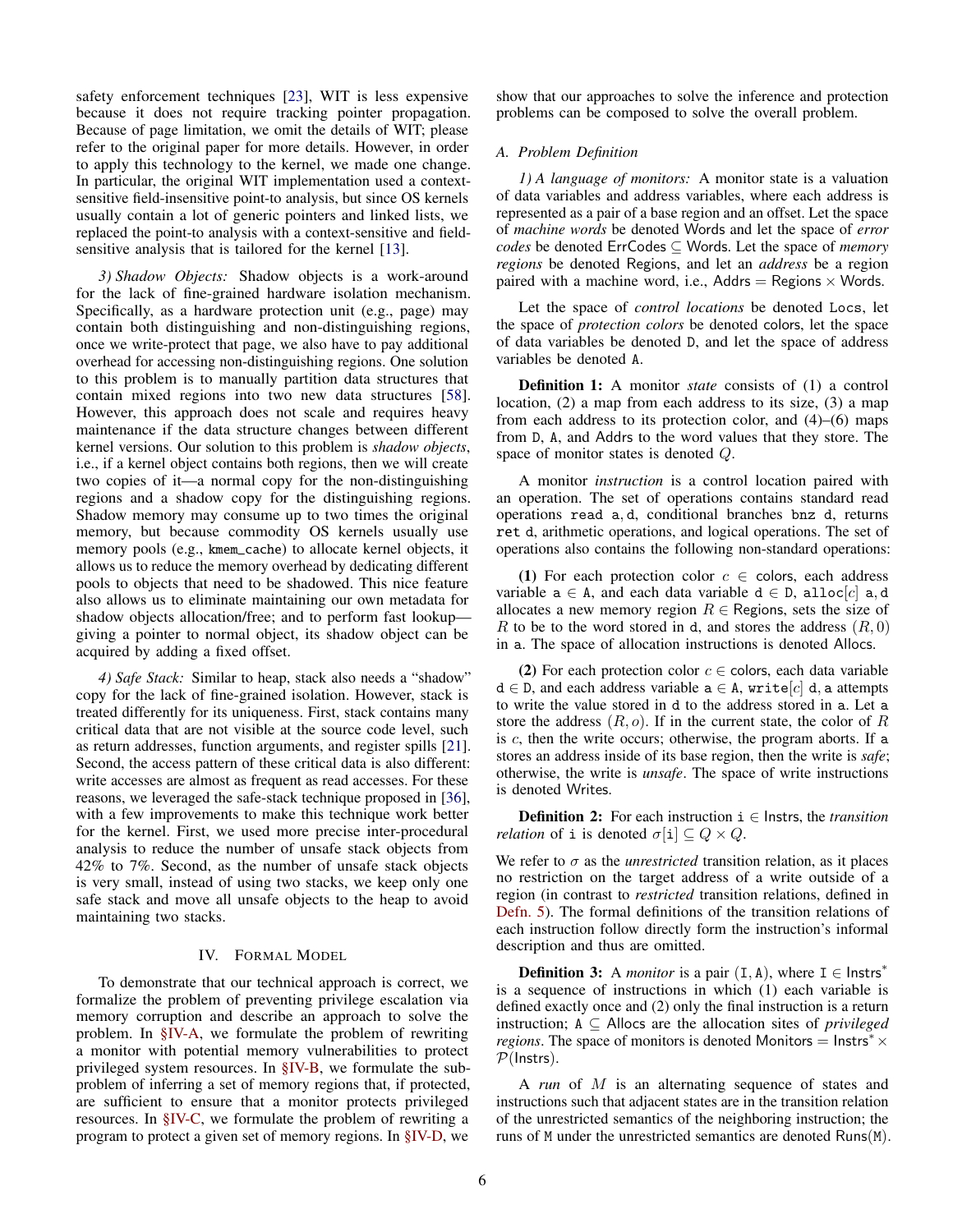The *safe* runs of M are the runs in which each write instruction only writes within its target region.

A monitor M <sup>0</sup> ∈ Monitors is a *refinement* of M if each run of M' is a run of M. M' is a *non-blocking refinement* of M if (1) M' is a refinement of M and (2) each safe run of M is a run of M'.

*2) Monitor consistency:* A monitor *inconsistency* is a pair of runs  $(r_0, r_1)$  from the same initial state, where  $r_0$  accesses a privileged region and  $r_1$  returns an error code.

A monitor is *weakly consistent* if for each *run*, the monitor exclusively either accesses privilege regions or returns an error code. That is, monitor  $M = (I, A) \in$  Monitors is weakly consistent if there is no run  $r \in$  Runs(M) such that  $(r, r)$  is an inconsistency. A core assumption of our work, grounded in our study of kernel access control mechanisms, is that practical monitors are usually written to be weakly consistent.

A monitor is *strongly consistent* if for each *initial state*, the monitor exclusively either accesses privileged regions or returns an error code. That is, M is *strongly consistent* if there are no runs  $r_0, r_1 \in \text{Runs}(M)$  such that  $(r_0, r_1)$  is an inconsistency.

*3) The consistent-refinement problem:* Each strongly consistent monitor is weakly consistent. However, a monitor M may be weakly consistent but *not* strongly consistent if it contains a memory error that prohibits M from ensuring that all runs from a given state either access privileged regions or return error codes. The main problem that we address in this work is to instrument all such monitors to be strongly consistent.

Definition 4: For monitor M, a solution to the *consistentrefinement problem*  $REFINE(M)$  is a non-blocking refinement of  $M$  [\(Defn. 3\)](#page-5-2) that is strongly consistent.

We have developed a program rewriter, KENALI, that attempts to solve the consistent-refinement problem. Given a monitor M, KENALI first infers a set of *distinguishing allocation sites* A for which it is sufficient to protect the integrity of all regions in order to ensure consistency [\(§IV-B\)](#page-6-0). KENALI then rewrites M to protect the integrity of all regions allocated at A  $(\S$ IV-C). The rewritten module  $M'$  is a non-blocking refinement of M, and all potential inconsistencies of M' can be strongly characterized [\(§IV-D\)](#page-7-2).

## <span id="page-6-0"></span>*B. Inferring distinguishing regions*

*1) Problem formulation:* We now formulate the problem of inferring a set of memory regions that are sufficient to protect a monitor to be strongly consistent. We first define a semantics for monitors that is parameterized on a set of allocation sites A, under which the program can only modify a region allocated at a site in A with a safe write.

<span id="page-6-1"></span>**Definition 5:** For allocation sites  $A \subseteq$  Allocs and instruction  $i \in$  Instrs, the *restricted semantics of*  $R \sigma_{A}(i) \subseteq Q \times Q$ is the transition relation over states such that:  $(1)$  if i is not a write, then  $\sigma_{\rm A}[i]$  is identical to  $\sigma[i]$ ; (2) if i is a write, then for an unsafe write, the program may write to any region *not allocated at a site in* A

For each monitor  $M \in$  Monitors, the runs of M under the restricted semantics for R are denoted Runs $_R(M)$ .

The distinguishing-site inference problem is to infer a set of allocation sites A such that if all regions allocated at sites in A are protected, then the monitor is consistent.

**Definition 6:** For each monitor  $M = (I, A) \in$  Monitors and set of regions, a solution to the *distinguishing-site inference* problem  $\overline{D}$ ISTS(M) is a set of allocation sites  $A^{\prime} \subseteq$  Allocs such that M is consistent under the restricted semantics  $Runs_{A'}(M)$ . We refer to such a set A' as *distinguishing sites* for M.

*2) Inferring distinguishing sites:* In this section, we present a solver, INFERDISTS, for solving DISTS. INFERDISTS proceeds in three steps: (1) INFERDISTS collects the return instructions R that may return an error code. (2) INFERDISTS collects the condition variables B of the branch instructions that determine if a run either executes a return instructions in R or accesses *any* memory region. (3) INFERDISTS returns the dependency sites of all condition variables of B. We now describe phases in detail.

*a) Background: data-dependency analysis:* For monitor M, data variable  $x \in D$ , and allocation site  $a \in A$ llocs, a is a *dependency site* of x if over some run of M, the value stored in some region allocated at a partially determines the value stored in x (the formal definition of a data dependency is standard) [\[2\]](#page-13-12). The data-dependency-analysis problem is to collect the dependency sites of a given set of data variables.

<span id="page-6-2"></span>**Definition 7:** For a monitor  $M \in$  Monitors and data variables D ⊆ D, a solution to the *data-dependency-analysis* problem  $DEPS(M, D)$  is a set of allocation sites that contain the dependency sites of all variables in D.

Our solver for the DISTS problem, named INFERDISTS, constructs instances of the DEPS problem and solves the instances by invoking a solver, INFERDEPS. The implementation of INFERDEPS used by INFERDISTS is a field-sensitive and context-sensitive analysis based on previous work [\[13\]](#page-13-11).

*b) Phase 1: collect error-return instructions:* Phase 1 of INFERDISTS collects an over-approximation E of the set of instructions that may return error codes. While in principle the problem of determining whether a given control location returns an error code is undecidable, practical monitors typically use simple instruction sequences to determine the codes that may be returned by a given instruction. Thus, INFERDISTS can typically collect a precise set R using constant folding, a standard, efficient static analysis [\[2\]](#page-13-12).

*c) Phase 2: collect distinguishing condition variables:* After collecting an over-approximation E of the instructions that may return error codes, INFERDISTS collects an overapproximation C of data variables that determine if a program returns an error code or accesses a sensitive resource; we refer to such data variables as *distinguishing condition variables*. INFERDISTS collects C by performing the following steps: (1) INFERDISTS computes the post-dominator relationship PostDom  $\subseteq$  Instrs  $\times$  Instrs, using a standard efficient algorithm. (2) INFERDISTS computes the set of pairs ImmPred  $\subseteq$ Instrs × Instrs such that for all instructions  $i, j \in I$ nstrs,  $(i, j) \in$  ImmPred if there is a path from i to j that contains no post-dominator of i. ImmPred can be computed efficiently from M by solving standard reachability problems on the control-flow graph of M. (3) INFERDISTS collects the set of branch instructions B such that for each branch instruction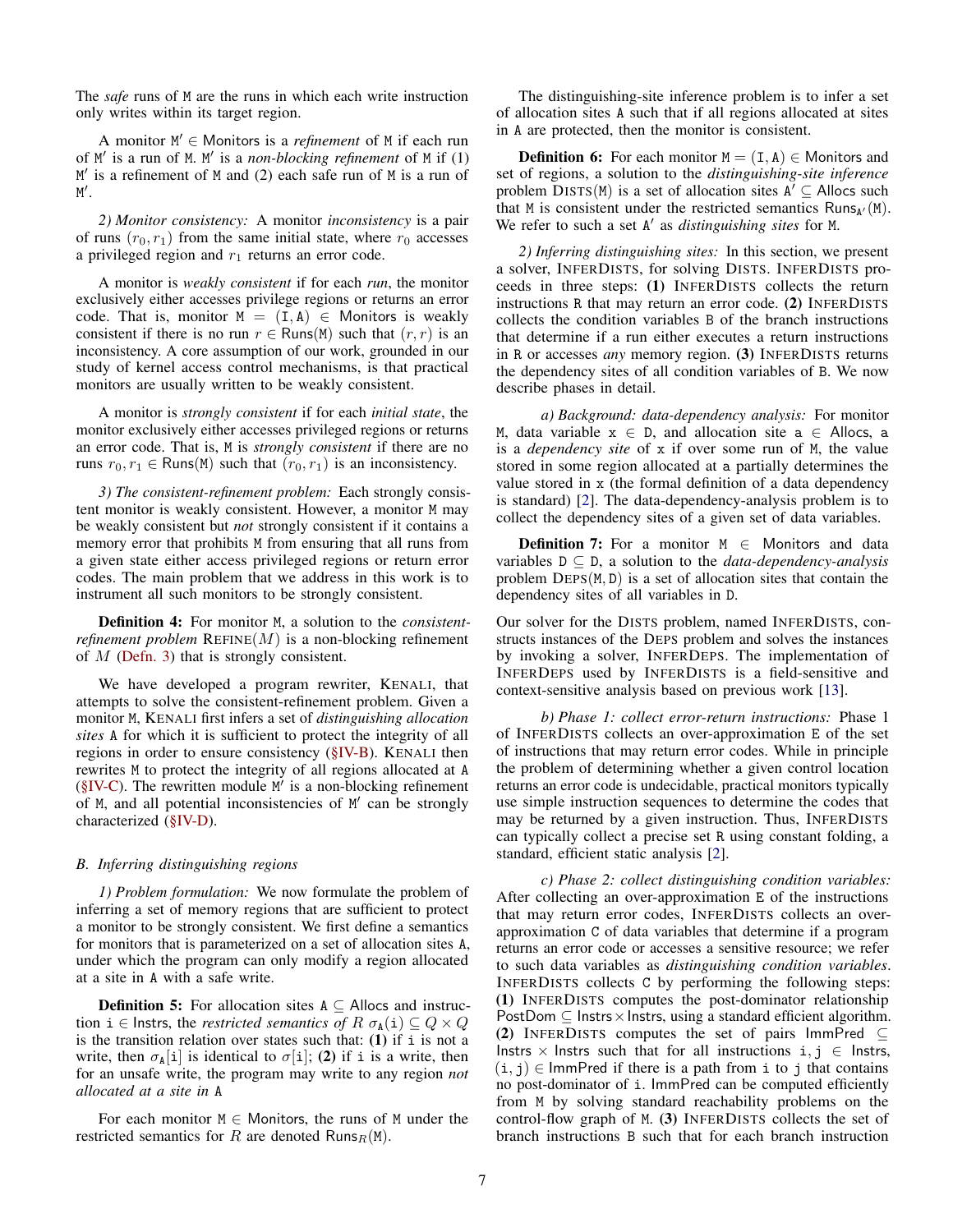$b \equiv bnz \times T$ ,  $F \in B$ , there is some error-return instruction  $e \in E$ and some access a  $\in$  accesses such that  $\text{ImmPred}(b, T)$  and ImmPred(b, F). (4) INFERDISTS returns all condition variables of instructions in B.

*d) Phase 3: collect data dependencies of conditions:* After INFERDISTS collects a set of distinguishing condition variables C, it collects the dependency sites  $A'$  of C by invoking INFERDEPS [\(Defn. 7\)](#page-6-2) on M and C.

#### <span id="page-7-0"></span>*C. Protecting distinguishing regions*

*1) The region-protection problem:* For monitor M and set of allocation sites  $A \subseteq$  Allocs, the region-protection problem is to color M so that it protects each region allocated at each site in A.

**Definition 8:** For each monitor  $M \in$  Monitors and set of allocation sites A ⊆ Allocs, a solution to the *distinguishing*site-protection problem  $DISTSPROT(M, A)$  is a monitor  $M' \in$ Monitors such that each run of M' under the unrestricted semantics [\(Defn. 2\)](#page-5-3) is a run of M under the restricted semantics for A [\(Defn. 5\)](#page-6-1).

*2) Background: writes-to analysis:* For module M ∈ Monitors, the writes-to analysis problem is to determine, for each write instruction w in a monitor, the set of regions that w may write to in some run of M.

**Definition 9:** For monitor  $M \in$  Monitors, a solution to the *writes-to analysis problem* WRTO(M) is a binary relation  $R \subseteq$ Writes  $\times$  Allocs such that if there is some run of M in which a write-instruction  $w \in W$ rites writes to a region allocated at allocation site  $a \in$  Allocs, then  $(w, a) \in R$ .

Our implementation of PROTECTDISTS uses a writes-to analysis SOLVEWRTO, which is built from a points-to analysis provided in the LLVM compiler framework [\[42\]](#page-14-38).

*3) A region-protecting colorer:* Given an input monitor  $M \in$  Monitors and a distinguishing set of allocation sites  $A \subseteq$  Allocs, PROTECTDISTS solves the protection problem DISTSPROT(M, A) using an approach that is closely related to the WIT write-integrity test [\[3\]](#page-13-6). In particular, PROTECTDISTS performs the following steps: (1) PROTECTDISTS obtains a writes-to relation  $W$  by invoking  $SOLVEWRTO$  on the writes-to analysis problem WRTO(M). (2) PROTECTDISTS constructs the restriction of W to only allocation sites in A, denoted  $W_A$ . (3) PROTECTDISTS collects the set  $C$  of connected components of W, and for each component  $C \in \mathcal{C}$ , chooses a distinct color  $c_{\text{C}}$ . (3) PROTECTDISTS replaces each allocation instruction alloc[0] a, d of M in component  $C \in \mathcal{C}$  with the "colored" instruction alloc $[c_C]$  a, d. (4) PROTECTDISTS replaces each write instruction write[0] a, d of M in component  $D \in \mathcal{C}$  with the "colored" instruction write  $[c_D]$  a, d.

PROTECTDISTS may thus be viewed as a "paramaterized WIT" that uses WIT's technique for coloring write-instructions and regions to protect only the subset of the regions that a monitor may allocate to determine whether to access a privileged region or return an error code.

## <span id="page-7-2"></span>*D. Protected monitors as refinements*

In this section, we characterize the properties of modules instrumented by solving the distinguishing-site inference [\(§IV-B\)](#page-6-0)

and protection problems [\(§IV-C\)](#page-7-0). Let the module instrumenter KENALI be defined for each monitor  $M \in$  Monitors as follows:  $KENALI(M) = PROTECTDISTS(M, INFERDISTS(M))$ 

KENALI does not instrument a monitor to abort unnecessarily on runs in which the monitor does not perform an unsafe write.

**Theorem 1:** For each monitor  $M \in$  Monitors, KENALI(M) is a non-blocking refinement of M.

While the modules generated by KENALI may have accesscontrol inconsistencies, each inconsistency can be characterized by the results of the points-to analysis used by PROTECTDISTS.

**Theorem 2:** For each monitor  $M \in$  Monitors, let W be the writes-to relation of M found by SOLVEWRTO [\(Defn. 9\)](#page-7-3). If  $(r_0, r_1)$  is an inconsistency of KENALI(M), then  $r_0$  is of the form  $q_0, \ldots, q_n$ , (w  $\equiv$  write a, d),  $q_{n+1}$ , and there are a pair of regions  $R_0 \neq R_1 \in$  Regions allocated at sites  $A_0, A_1 \in$  Allocs such that (1)  $R_0$  is the target region of w, (2)  $R_1$  is the region written by w, and (3)  $A_0$  and  $A_1$  are in the writes-to set for w in W.

<span id="page-7-3"></span>Our practical evaluation of our approach [\(§VI-B\)](#page-10-1) indicates that the accuracy of state-of-the-art points-to analyses greatly restricts the potential for inconsistencies in rewritten programs. Proofs of all theorems will be provided in an extended version of this article.

#### V. A PROTOTYPE FOR ANDROID

<span id="page-7-1"></span>In this section, we present the prototype implementation for KENALI. As a demonstration, we focus on the AArch64 Linux kernel that powers Android devices. We start this section with a brief introduction of the AArch64 virtual memory system architecture (VMSA) and how we leveraged various hardware features to implement data-flow isolation [\(§V-A\)](#page-8-0). Next, we describe the techniques we used to enforce MMU integrity  $(\S V-B)$ . Then we discuss the challenges we had to overcome to implement the shadow objects technique on top of the Linux SLAB allocator  $(\S{V-C})$ . Finally, we describe our implementation of safe stack for this particular prototype  $(**§V-D**).$ 

<span id="page-7-4"></span>

Fig. 2: Shadow address space of KENALI. Under this protection scheme, the same physical memory within different address spaces has different access permissions. Our target platform stores ASID in TTBR0, so we use the bottom half of the VA as our shadow address space and dedicate ASID  $\theta$  to this address space. Note that, although the bottom half of the VA is also used for user space memory, because the ASID of the shadow address space is reserved, it does not conflict with any user address space.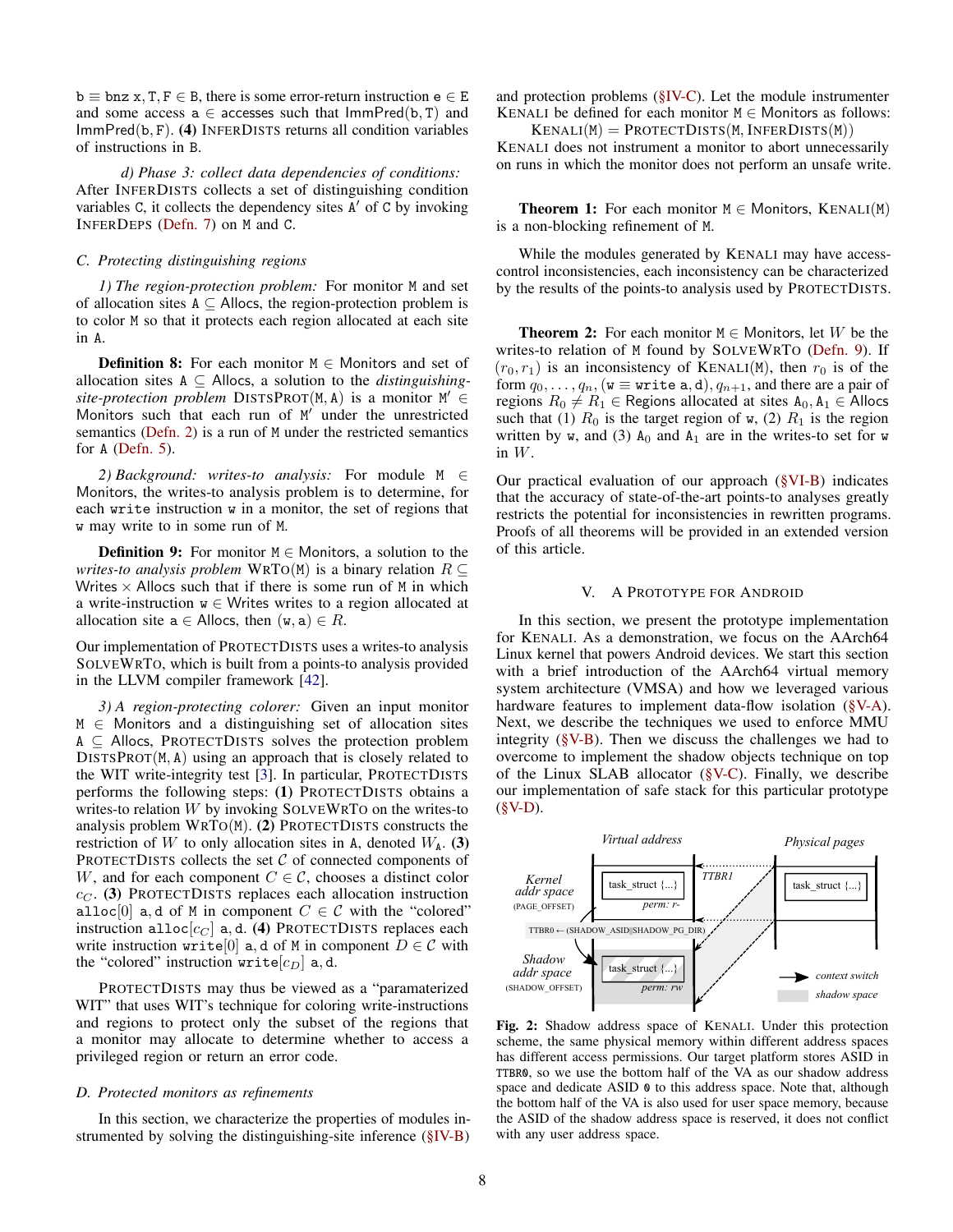#### <span id="page-8-0"></span>*A. Data-flow Isolation*

For this prototype, we developed a new virtual address space isolation-based technique that leverages several nice features of the AArch64 virtual memory system architecture (VMSA) [\[7\]](#page-13-13).

*1) AArch64 VMSA:* The AArch64 supports a maximum of 48-bit virtual address (VA), which is split into two parts: the bottom part is for user space, and the top part is for kernel space. VA to PA (physical address) translation descriptors are configured through two control registers: TTBR0 (translation table base register) for the bottom half and TTBR1 for the top half. To minimize the cost of context switch, the AArch64 TLB has several optimizations. First, it allows global pages (mainly for kernel), i.e., translation results are always valid regardless of current address space. Second, each process-specific VA is associated with an ASID (address space identifier), i.e., translation results are cached as  $(ASID + VA) \Rightarrow PA$ .

*2) Shadow Address Space:* Our data-flow isolation implementation leverages the ASID tagging feature and is based on shadow address space, as illustrated in [Figure 2.](#page-7-4) Under this isolation scheme, the same physical page is mapped into two different address spaces with different access permissions. Although the shadow address space technique is not new, the key advantage of our approach is that it does not require TLB flush for context switch. More specifically, most previous systems map the same physical page at the *same VA*. However, because kernel memory is mapped as global, context switching always requires TLB flush to apply the new permission. Our approach instead maps the same physical memory at two *different VAs*. This allows us to leverage the ASID tagging feature to avoid TLB flush for context switch. Another benefit of this approach is that since it does not change the access permissions of global pages, it is *not* subject to multi-corebased attacks, i.e., when one core un-protects the data, attackers can leverage another core to attack.

*3) Atomic Primitive Operations:* Apparently we cannot keep the shadow address space always available; otherwise attackers can just write to the shadow address. Therefore, we only switch to the shadow address space whenever necessary and immediately switch back to the original (user) context after the operation is done. Moreover, since the kernel can be preemptive (as our target kernel), we also need to disable interruption under the shadow address space to prevent the operation from being interrupted. For these reasons, we want to make every operation under the shadow address space atomic and as simple as possible. Currently, we support the following atomic primitive operations: write a single 8-, 16-, 32-, and 64-bit data, memcpy, and memset. [Example 2](#page-8-2) gives an example of performing an atomic 64-bit write operation in the shadow address space.

<span id="page-8-2"></span>1 ; performing \*%addr = %value

| $2$ mrs        | x1. daif                                         | ; save IRQ state       |
|----------------|--------------------------------------------------|------------------------|
| $3$ msr        | daifset, #2                                      | : disable IRO          |
| 4 mrs          | x2. ttbr0 el1                                    | : save current ttbr0   |
| 5 msr          | ttbr0_el1, %shadow_pqd_and_asid ; context switch |                        |
| 6 str          | %value, %addr                                    | ; update shadow object |
| $7 \text{ dm}$ | ishst                                            | ; store barrier        |
| 8 msr          | ttbr0_el1, x2                                    | : restore ttbr0        |
| $9$ isb        |                                                  | : instruction barrier  |
| $10$ msr       | daif. x1                                         | ; restore IRQ          |

Example 2: An example of performing an atomic 64-bit write operation in the shadow address space.

# <span id="page-8-1"></span>*B. MMU Integrity*

Since our isolation is based on virtual address space, we must guarantee that attackers cannot compromise our isolation scheme. We achieve this goal by enforcing three additional security invariants:

- III. MMU isolation: We enforce that only MMU management code can modify MMU-related data, including hardware configuration registers and page tables.
- IV. Code integrity: We enforce that attackers cannot modify existing kernel code or launch code injection attacks.
- V. Dedicated entry and exit: We enforce that MMU management code is always invoked through dedicated entries and exits, so that attackers cannot jump to the middle of an MMU function and launch deputy attacks.

*1) MMU Isolation:* Our enforcement technique for INVARI-ANT III is similar to HyperSafe [\[65\]](#page-14-12) and nested kernel [\[24\]](#page-14-24). First, we enforce that only MMU management code can modify MMU-related configuration registers. (1) Because AArch64 uses one single instruction set that is fix-sized and well aligned, we statically verify that no other code can modify MMU configuration registers. (2) For configuration registers whose values do not need to be changed, such as TTBR1, we enforce that they are always loaded with constant values. (3) For registers that can be re-configured like SCTLR, we enforce that the possible values either provide the same minimal security guarantees (e.g., enabling and disabling WXN bit does not affect the protection because page tables can override) or crash the kernel (e.g., since the kernel VA is much higher than PA, disabling paging will crash the kernel).

The second step is to enforce that all memory pages used for page tables are mapped as read-only in logical mapping. This is done as follows. (1) We break down the logical mapping from section granularity (2MB) to page granularity (4K), so that we can enforce protection at page-level. (2) All physical pages used for initial page tables (i.e., logical mapping, identical mapping and shadow address space) are all allocated from a dedicated area in the .rodata section. This is possible because the physical memory for most mobile devices cannot be extended. (3) After kernel initialization, we make all initial page tables as read-only in the logical mapping. (4) We enforce that physical pages used for these critical page tables can never be remapped, nor can their mapping (including access permissions) be modified. This is possible because kernel is always loaded at the beginning of the physical memory according to the ELF section order, so physical pages used for these critical data will have their frame number smaller than the end of the .rodata section. (5) Any memory page allocated by the MMU management code is immediately marked as read-only after receiving it from the page allocator.

*2) Code Integrity:* Enforcing kernel code integrity is essential for enforcing DFI; otherwise attackers can disable our protection by either removing our instrumentations or injecting their own code. We achieve this goal by enforcing two page table invariants. First, similar to page tables, we enforce that the kernel code (.text) section is always mapped as readonly. Second, we enforce that except for the .text section, no memory can be executable with kernel privilege, i.e., always has PXN (privilege execution never) bit [\[7\]](#page-13-13) set.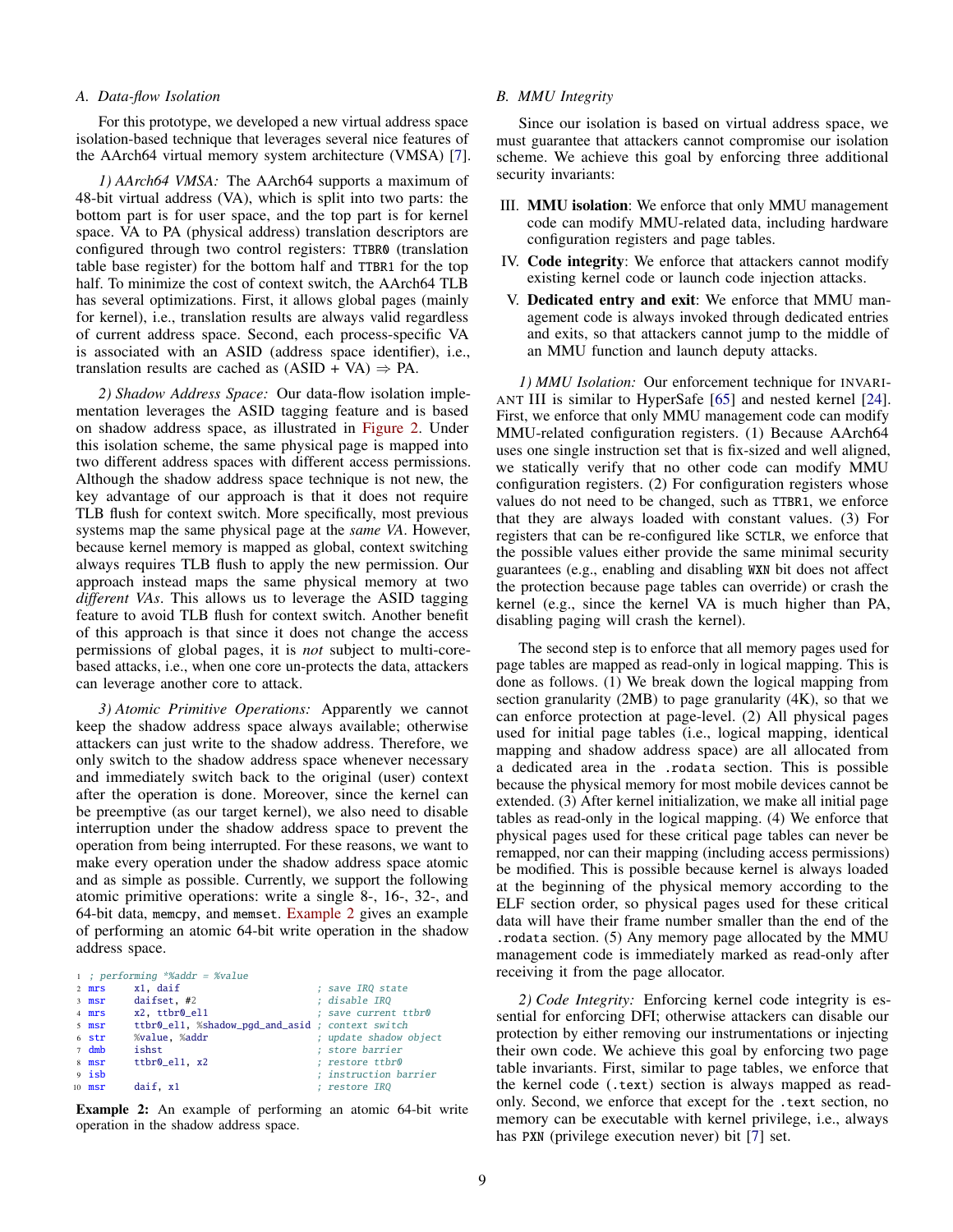*3) Dedicated Entries and Exits:* Enforcing dedicated entries and exits of MMU management code is trivial, as KENALI protects all code pointers, i.e., its capability of defeating control flow hijacking attacks is equivalent to CPI [\[36\]](#page-14-31), which is equivalent to fine-grained CFI [\[1\]](#page-13-14).

# <span id="page-9-0"></span>*C. Shadow Objects*

Shadow object support includes three parts: (1) modifications to the SLUB allocator [\[37\]](#page-14-39), (2) shadowing global objects, and (3) analysis and instrumentation to utilize the above runtime support.

*1) SLUB Allocator:* In our target kernel, most distinguishing regions are allocated from the SLUB allocator. There are two general types of slabs, i.e., named ones and unnamed ones. Named slabs are usually dedicated to a single data structure, if not merged, while the unnamed ones are for kmalloc. Our implementation for shadow objects follows the same design philosophy: we make read access as efficient as possible at the expense of increasing the cost for write operations. Specifically, when SLUB allocates page(s) for a new slab, we allocate a shadow slab of the same size and map it as read-only at a fixed offset (4GB) from the original slab. By doing so, shadow objects can be statically located by adding this fixed offset. Similar to kmemcheck, we added one more field in the page structure to record the PFN of the corresponding shadow page. Writing to shadow objects requires an additional operation: given a pointer to a shadow object, we (1) subtract the fixed offset to locate the page for its corresponding normal object; (2) retrieve the page structure of the normal object and find the PFN for its shadow page; and (3) calculate the VA for the shadow object in the shadow address space, performs a context switch, and write to the VA.

Because recent Linux kernel merges slabs with similar allocation size and compatible flags, we also added one additional flag for kmem\_cache\_create to prevent slabs used for distinguishing regions from merging with other slabs. Finally, since kmem\_caches for kmalloc are created during initialization, we modified this procedure to create additional caches for distinguishing regions allocated through kmalloc.

*2) Global Objects:* While most distinguishing regions are dynamically allocated, some of them are statically allocated in the form of global objects, such as init\_task. Shadow objects for global objects are allocated during kernel initialization. In particular, we allocate shadow memory for the entire .data section, copy all the contents to populate the shadow memory and then map it in the same way as described above, so that we can use a uniformed procedure to access both heap and global objects.

*3) Analysis and Instrumentation:* Since distinguishing regions contain thousands of data structures, we use automated instrumentation to instruct the kernel to allocate and access shadow objects. Specifically, we first identify all allocation sites for objects in distinguishing regions and modify the allocation flag. If the object is directly allocated via kmem\_cache\_alloc, we will also locate the corresponding kmem\_cache\_create call and modify the creation flag. Next, we identify all pointer arithmetic operations for accessing distinguishing regions and modify them to access the shadow objects (for both read and write access). Finally, we identify all write accesses

to distinguishing regions, including memcpy and memset, and modify them to invoke our atomic operations instead. Our analysis and instrumentation do not automatically handle inline-assembly; fortunately inline-assembly is rare for the AArch64 kernel. There are only 299 unique assembly code snippets, most of which are for accessing system registers, performance counters, and atomic variables. Besides, only a few distinguishing regions are accessed by inlined-assembly, so we handle them manually in a case-by-case manner.

# <span id="page-9-1"></span>*D. Kernel Stack Randomization*

Since we use virtual address space for data-flow isolation, performing a context switch for every stack write is not feasible. Thus, we used a randomization-based approach to protect the stack. However, all randomization-based approaches must face two major threats: lack of entropy and information disclosure [\[26\]](#page-14-40). We address the entropy problem by mapping kernel stack to a unused VA above the logical map (top 256GB). Because kernel stacks are small (16KB), we have around [2](#page-9-2)4-bit<sup>2</sup> of entropy available.

We contain the risk of information leak as follows. First, when performing safe stack analysis, we mark functions like copy\_to\_user as unsafe, so as to prevent stack addresses from leaking to user space. The safe stack also eliminates stack address leaked to kernel heap, so even with the capability of arbitrary memory read, attackers would not be able to pinpoint the location of the stack. As a result, there are a few special places that can be used to locate the stack, such as the stack pointer in the task\_struct and the page table. To handle the formal case, we store the real stack pointer in a redirection table and replace the original pointer with an index into the table. To protect this table, we map it as inaccessible under normal context. Similarly, to prevent attackers from traversing page tables through arbitrary memory read, page tables for the shadow stacks (i.e., top 256GB) are also mapped as inaccessible under normal context. Accessing these protected tables is similar to writing distinguishing regions, which disables interrupt, performs a context switch, finishes the operation, and restores the context and interrupt. Please note that because we un-map memory pages used for kernel stack from their original VA in logical mapping, attackers can acquire the PFN of the memory by checking un-mapped page table entries. However, this does not reveal the randomized VA of the re-mapped stack and thus cannot be used to launch attacks. Finally, because AArch64 TLB does not hold a TLB entry on both translation error and access flag error [\[7\]](#page-13-13), TLB-based side channel attacks [\[29\]](#page-14-41) are also not feasible.

# VI. EVALUATION

To evaluate our prototype, we designed and performed experiments in order to answer the following questions:

- How precise is the region-inference algorithm INFERDISTS  $(**§VI-B**)$ ?
- How effective is our protection mechanism, PROTECT-DISTS, in blocking unauthorized attempts to access distinguishing regions through memory corruption [\(§VI-C\)](#page-10-0)?
- How much overhead is incurred by our protection mechanism [\(§VI-D\)](#page-11-0)?

<span id="page-9-2"></span><sup>2</sup>38-bit (256GB) for unused space above kernel, minus 14-bit size.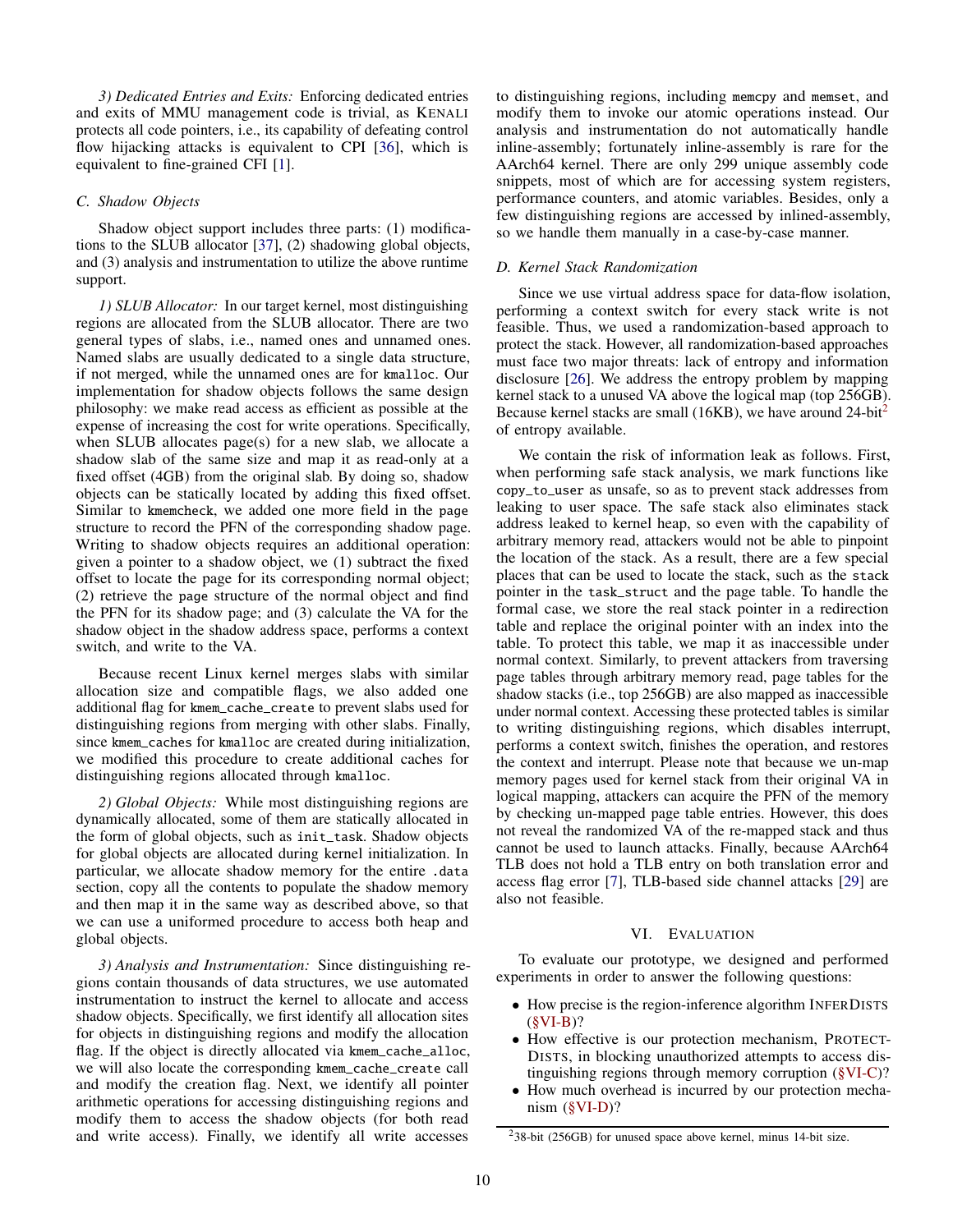## *A. Experimental setup*

We use Google Nexus 9 as our testing device, which embeds a duo-core ARMv8 SoC and 2GB memory. We retrieved the kernel source code from the Android Open Source Project's repository (flounder branch, commit lollipop-release), and applied patches from the LLVMLinux project [\[61\]](#page-14-42) to make it compatible with LLVM toolchain (r226004). Besides these patches, we modified 64 files and around 1900 LoC of the kernel.

All of our analysis passes are based on the iterative framework from KINT [\[64\]](#page-14-43), with our own call graph and taint analysis. We found this framework to be more efficient than processing a single linked IR. Our point-to analysis is based on [\[19\]](#page-14-44), which we extended to be context-sensitive with the technique proposed in [\[13\]](#page-13-11), and ported to the iterative framework. The total LoC for analysis, excluding changes to the point-to analysis, is around 4400. And our instrumentation pass includes around 500 LoC.

# <span id="page-10-1"></span>*B. Distinguishing Regions Discovery*

1) Control data. For the Nexus 9 kernel, our analysis identified 6192 code pointers. Among them, 991 are function arguments and 11 are return values. With safe stack protection, these pointers do not require additional instrumentation. For the rest of the code pointers, 1490 are global variables and 3699 are fields over 783 data structures.

2) Non-Control data. The error codes we used were EPERM, EACCES, and EROFS. Overall, our analysis identified 526 functions as capable of returning permission-related errors; 1077 function arguments, 279 global variables and 1731 data fields over 855 data structures as security-critical.

Next, we measure the accuracy of our analysis. For measuring false positives, we manually verified if the reported data regions are actually involved in the access control decision. Among the 1731 data fields, our manual verification identified 491 fields over 221 data structures as not sensitive, so the empirical false positive rate is about 28.37%. However, most of the false positives (430 data fields over 196 data structures) are introduced by one single check in function dbg\_set\_powergate, which invokes a generic power management function rpm\_resume; this generic function in turn, invokes power management functions from different drivers through callback function pointers. Since our call graph analysis is context-insensitive, this resulted in including many power management related data structures. If we blacklist this particular check, the false positive rate is only 3.52%.

For false negatives, since our analysis is sound on inferring distinguishing regions, there should be no false negatives. However, because the effectiveness of our approach depends on the correctness of our assumptions (see [§VII\)](#page-12-0), we still wanted to check if all well-known sensitive data structures like the cred structure are included. The manual verification showed that all the well-known data structures like av\_decision, cred, dentry, file, iattr, inode, kernel\_cap\_struct, policydb, posix\_acl, rlimit, socket, super\_block, task\_struct, thread\_info, vfsmount, vm\_area\_struct were included. Because of page limitations, we omit the detailed list of the discovered structures in this paper and provide them as part of an extended technique

report. Here, we provide some high level statistic instead. [Figure 3](#page-10-2) shows the categories of discovered data field according to where they are used for access control<sup>[3](#page-10-3)</sup>. The top 3 sources of distinguishing regions are network (mainly introduced by netfilter), file system, drivers and core kernel.

<span id="page-10-2"></span>

Fig. 3: Data fields categorized by their usage. Note, the total number of usage is larger than the total data fields, because some of the data fields are used in multiple components.

3) Sensitive pointers. Combining both control and non-control inference results, we have a total of 4906 data fields over 1316 data structures as the input for sensitive pointer inference. This step further introduced 4002 fields over 1103 structures as distinguishing regions. So, for the target kernel, KENALI should protect 2419 structures, which is about 27.30% of all kernel data structures (8861).

# <span id="page-10-0"></span>*C. Security Evaluation*

In this subsection, we first discuss the potential false negatives introduced by point-to analysis; then we use concrete attacks to show the effectiveness of our protection.

1) Theoretical limitation. Although our analysis is sound, because the point-to analysis is not complete (which is a typical problem for all defense mechanisms that rely on pointto analysis, including CFI, DFI and WIT), we may allow write operations that should never write to distinguishing regions to overwrite those critical data. To reduce the potential false negatives introduced by point-to analysis, we try to improve its precision by making the analysis field-sensitive and contextsensitive. Here, we provide an empirical estimation of this attack surface by measuring how many allocation sites can a pointer points to. The results showed that the majority of pointers (97%) can only point to one allocation site.

2) Real attacks. Since we could not find a real-world attack against our target device, we back-ported CVE-2013-6282 to our target kernel and attacked the kernel with techniques we discussed in [§II-B.](#page-2-0) As shown in [Table I,](#page-10-4) KENALI was able to stop all attacks.

<span id="page-10-4"></span>TABLE I: Effectiveness of KENALI against different exploit techniques discussed in [§II-B.](#page-2-0) ret2usr attack does not work for our target kernel because the AArch64 kernel has enabled PXN.

|               | ret2usr | cred | <b>SEL</b> inux | RO Mount |
|---------------|---------|------|-----------------|----------|
| Stock         |         |      |                 |          |
| <b>KENALI</b> |         |      |                 |          |

<span id="page-10-3"></span><sup>&</sup>lt;sup>3</sup>We categorized them based on use because most of the structures are defined in header files that are not well categorized.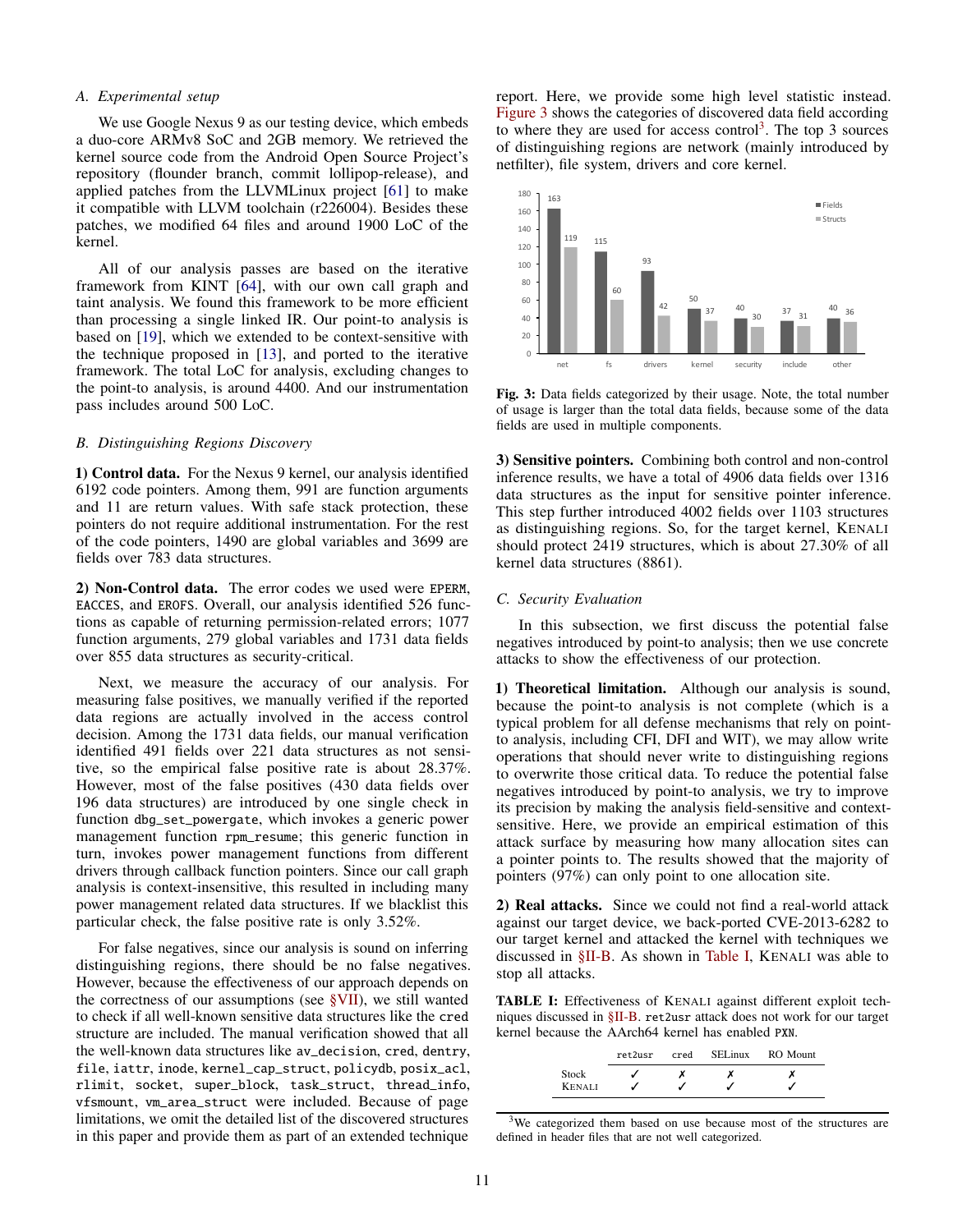#### <span id="page-11-0"></span>*D. Performance Evaluation*

In this subsection, we evaluate the performance overhead introduced by KENALI from the following perspectives: (1) instrumentation statistics; (2) overhead for our atomic operations and core kernel services; (3) overhead for user-mode programs; and (4) memory overhead incurred by shadow objects.

1) Instrumentation overhead. For instrumentation overhead, we report the following numbers.

*a) Reallocated stack objects:* Recall that to implement safe stack, we relocate unsafe stack objects to the heap. Since heap allocation is more expensive, we want to measure how many objects are relocated. Among the 155,663 functions we analyzed, there are 26,945 stack allocations. Our interprocedural analysis marked 1813 allocations (6.73%) across 1676 functions as unsafe. Among these 1676 unsafe functions, there are 170 unsafe stores (e.g., storing a stack pointer to the heap) and 308 potential unsafe pointer arithmetics. The rest of them are due to indirect calls where the target functions cannot be statically determined (i.e., function pointers that are never defined), so we conservatively treat them as unsafe. As a comparison, the original safe stack analysis used in [\[36\]](#page-14-31) marked 11,528 allocations (42.78%) across 7285 functions as unsafe.

*b) Allocation sites:* Data structures in the distinguishing regions can be allocated in four general ways: as global objects, from heap, on stack, or as an embedded object of a larger structure. Our analysis handles all four cases, with one limitation: our prototype implementation only handles heap objects allocated from SLAB. Overall, for the 2419 input structures, we were able to identify allocation sites for 2146 structures and cannot identify allocation sites for 385 structures. Note that the total number is larger than the input because the result also (recursively) included parent structures of embedded structures. We manually analyzed the result and found that some of those missing data structures like v4l2\_ctrl\_config actually are never allocated in our target kernel configuration, while others are allocated directly from page allocator, such as f2fs\_node, or casted from a disk block, such as ext4\_inode.

*c) Instrumented instructions:* For the target kernel, our analysis processed a total of 158,082 functions and 619,357 write operations. Among these write operations, 26,645 (4.30%) were identified as may access distinguishing regions whose allocation sites were successfully located and thus were replaced with atomic write primitives. Within instrumented write operations, only two operations were marked as unsafe and need to be instrumented to guarantee write integrity. Besides, we also instrumented 137 memcpy/memset calls.

*d) Binary size* In this experiment, we measure the binary size increment introduced by KENALI. The result is shown in [Table II.](#page-11-1) As we can see, Clang-generated binaries are smaller than GCC (version 4.9.x-google 20140827), and the binary size increase is minor, so the instrumented binary is only slightly larger than the stock GCC-compiled kernel.

TABLE II: Compressed kernel binary size increment.

<span id="page-11-1"></span>

|                 | Stock<br>Clang |                     | <b>KENALI</b> | Increase |
|-----------------|----------------|---------------------|---------------|----------|
| Size (in bytes) |                | 7,252,356 6,796,657 | 7.165.173     | 5.42%    |

2) Micro benchmarks. For micro benchmarks, we measured two targets: (1) the overhead for a context switch and (2) the overhead for core kernel services.

*a) Context switch:* In this experiment, we used the ARM cycle count (PMCCNTR\_EL0) to measured the latency for a roundtrip context switch under our protection scheme. For each round of testing, we performed 1 million context switches, and the final result is based on five rounds of testing. The result, with little deviation, is around 1700 cycles. Unfortunately, lacking access to hypervisor mode and secure world on the target device, we cannot directly compare the expense for context switching to hypervisor and the TrustZone on that device. A recent study [\[50\]](#page-14-45) showed that on an official Cortex-A53 processor, minimal round-trip cost for a guest-host switch is around 1400 cycles, and around 3700 cycles for a non-securesecure switch (without cache and TLB flush).

*b) LMBench:* We used LMBench [\[44\]](#page-14-46) to measure the latency of various system calls. To measure how different techniques affect these core system services, we consider four configurations: (1) baseline: unmodified kernel compiled with clang; (2) CI: kernel with only life-time kernel code integrity protection  $(\S{V-B})$ ; (3) Stack: code integrity plus stack protection [\(§V-D;](#page-9-1) and (4) KENALI: full DFI protection. The result, averaged over 10 times, is shown in [Table III.](#page-11-2) For comparison, we also included numbers from Nested Kernel [\[24\]](#page-14-24), which also provides lifetime kernel code integrity; KCoFI [\[22\]](#page-14-11), which enforces CFI over the whole kernel; and SVA [\[23\]](#page-14-19), which guarantees full spatial memory safety for the whole kernel. Please note that because these three systems are evaluated on x86 processors and with different kernels, the comparison can only be used as a rough estimation.

<span id="page-11-2"></span>TABLE III: LMBench results. Overhead in times slower, the lower the better.  $(1)$  Because the number for Nested Kernel (PerspicuOS) was reported in a graph, the numbers here are estimations. 2 Because the original SVA paper did not use LMBench, we used the number reported in the KCoFI paper

|                |       |                 |       |             | CI Stack KENALI NK [24] KCoFI [22] SVA [23] |        |
|----------------|-------|-----------------|-------|-------------|---------------------------------------------|--------|
| null syscall   |       | $0.99x$ 1.00x   | 1.00x | $\sim 1.0x$ | 2.42x                                       | 2.31x  |
| open/close     |       | $0.97x$ 0.99x   | 2.76x | $\sim 1.0x$ | 2.47x                                       | 11.00x |
| select         |       | $1.00x$ $1.05x$ | 1.42x |             | 1.56x                                       | 8.81x  |
| signal install |       | $1.34x$ $1.32x$ | 1.30x | $\sim 1.0x$ | 2.14x                                       | 5.74x  |
| signal catch   |       | $0.99x$ 1.11x   | 2.23x | $\sim 1.0x$ | 0.92x                                       | 5.34x  |
| pipe           |       | $0.95x$ 1.02x   | 3.13x |             | 2.07x                                       | 13.10x |
| fork+exit      |       | $1.31x$ 1.40x   | 2.18x | $\sim$ 2.9x | 3.53x                                       |        |
| fork+execv     |       | $1.50x$ $1.55x$ | 2.26x | $\sim$ 2.5x | 3.15x                                       |        |
| page fault     |       | $1.61x$ 1.69x   | 1.71x | $\sim 1.0x$ | 1.11x                                       |        |
| mmap           | 1.60x | 1.66x           | 1.63x | $\sim$ 2.5x | 3.29x                                       |        |

As we can see, for syscalls that involve distinguishing regions manipulation, KENALI tends to have higher performance overhead than KoCFI but lower than SVA. But for syscalls that do not involve distinguishing regions manipulation, e.g., null syscall, KENALI has no observable performance overhead. The overhead for enforcing lifetime code integrity is similar to PerspicuOS.

3) Android benchmarks To measure the performance impact on user-mode programs, we used four standard Android benchmarks: AnTuTu, Geekbench, PCMark, and Vellamo. All of these benchmarks simulate typical real-world scenarios, including web browsing, video playback, photo editing, gaming, etc. The configurations we used are similar to LMBench. The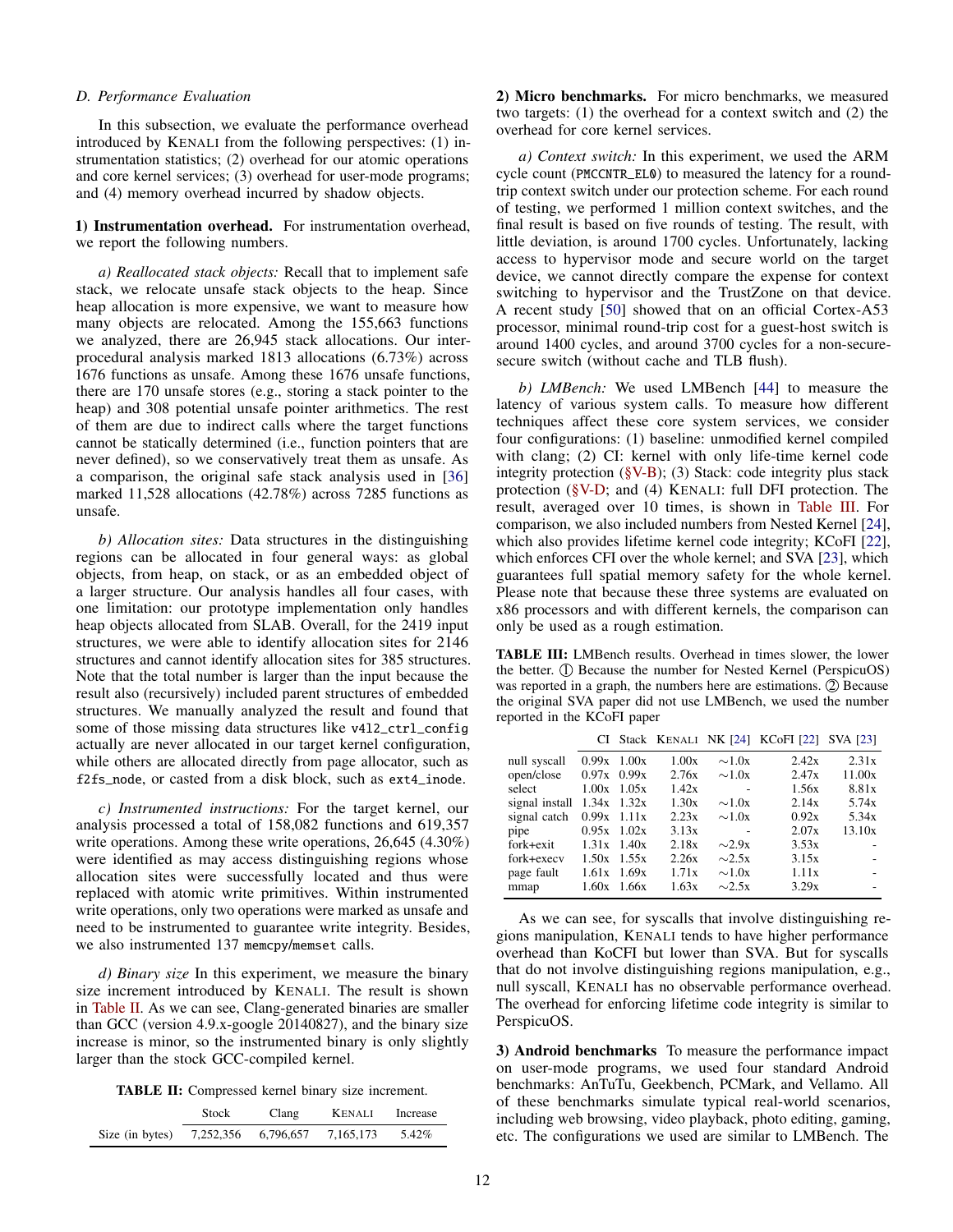result is shown in [Figure 4.](#page-12-1) As we can see, with KENALI's protection, the slowdown for these user-mode benchmarks is between 7% - 15%, which we think is acceptable.

<span id="page-12-1"></span>

Fig. 4: Benchmark results from four standard Android benchmarks. Overhead in percentage of baseline performance, the higher the better. We used unmodified kernel compiled with clang as the baseline. Comparison configurations are (1) stock kernel, (2) kernel code integrity, (3) code integrity plus stack protection, and (4) full protection.

4) Memory overhead To measure the memory overhead introduced by KENALI (due to the use of shadow objects), we modified the /proc/slabinfo interface to report slabs with shadow objects. Based on this, we calculate how many additional pages are allocated and their percentage to the whole memory pages used by all slabs. We acquire this number at two time points: (1) after fresh reboot and (2) after finishing the AnTuTu benchmark. The result is shown in [Table IV.](#page-12-2)

<span id="page-12-2"></span>TABLE IV: Number of kmem\_cache with shadow objects and the number of pages used by shadow objects.

|              |    |      |       |        | # kmem cache # pages MB $%$ of total slab $%$ of total memory |
|--------------|----|------|-------|--------|---------------------------------------------------------------|
| Reboot       | 85 | 9945 | 38.85 | 65.11% | $1.90\%$                                                      |
| <b>Bench</b> | 85 | 9907 | 38.70 | 59.79% | 1.89%                                                         |

# VII. DISCUSSION

<span id="page-12-0"></span>In this section, we discuss limitations of our current design and implementation, insights we learned, and possible future directions.

Cross-platform. Although we choose AArch64 for the prototype, core techniques of KENALI are generic to most other commodity platforms. Specifically, data-flow isolation can also be implemented with the help of segmentation on the x86-32 architecture [\[67\]](#page-14-23), WP-bit on the x86-64 architecture [\[24\]](#page-14-24), and access domain on the AArch32 architecture [\[68\]](#page-14-25). For shadow objects, our current design is based on SLAB allocator, which is used by many \*nix kernels like Solaris and FreeBSD. In theory, it can also be implemented on any memory pool/object cache based allocator. The rest two techniques, WIT and safe stack, are both platform-independent.

Better architecture support. A majority of KENALI overhead can be eliminated by having better hardware support. For example, with the application data integrity (ADI) feature from the SPARC M7 processor [\[49\]](#page-14-47), (1) there would be no context switch for accessing distinguishing regions, and (2) all memory overhead introduced by shadow objects can be eliminated. With the kernel guard technology from Intel [\[30\]](#page-14-48), enforcing lifetime kernel code integrity can be less expensive. We are exploring this direction as future work.

Reliability of assumptions. Our static analysis, INFERDISTS, relies on two assumptions: (1) there is no logic bug in the access control logic, and (2) there is no semantic error (i.e., failure of access control checks should always leads to returning corresponding error codes). For most cases, these assumptions usually hold, but may sometimes be violated [\[8,](#page-13-15) [18,](#page-14-18) [45\]](#page-14-49). However, we believe KENALI still makes valuable contributions, as it is an automated technique that can provide a strong security guarantee against memory-corruption-based exploits. In other words, by blocking exploits against low-level vulnerabilities, future research could focus on eliminating high-level bugs such as logical and semantic bugs.

Use-after-free. Our current design of KENALI focuses on spatial memory corruptions; thus it is still vulnerable to temporal memory corruptions, such as use-after-free (UAF). For example, if the cred of a thread is incorrectly freed and later allocated to a root thread, the previous thread would acquire the root privilege. However, KENALI still increases the difficulty of exploiting UAF vulnerabilities: if the wrongly freed object is not in distinguishing regions, exploiting such vulnerabilities cannot be used to compromise distinguishing regions. At the same time, many distinguishing regions data structures like cred already utilize reference counter, which can mitigate UAF. So we leave UAF mitigation as future work.

DMA protection. Since DMA can directly write to any physical address, we must also prevent attackers from using DMA to tamper distinguishing regions. Although we have not implemented this feature in KENALI yet, many previous works [\[55\]](#page-14-7) have demonstrated how to leverage IOMMU to achieve this goal. Since IOMMU is also available on most commodity hardware, we expect no additional technical challenges but only engineering efforts.

### VIII. RELATED WORK

In this section, we compare KENALI with a variety of defense mechanisms to defend memory-corruption-based attacks.

Kernel integrity. Early work on runtime kernel integrity protection focused on code integrity, including boot time [\[6\]](#page-13-7) and after boot [\[9,](#page-13-10) [24,](#page-14-24) [55\]](#page-14-7). KENALI also needs to guarantee kernel code integrity, and our approach is similar to [\[24\]](#page-14-24). After rootkit became a major threat to the kernel, techniques have also been proposed to detect malicious modifications to the kernel [\[10,](#page-13-5) [13,](#page-13-11) [53,](#page-14-20) [54\]](#page-14-21). Compared to these works, KENALI has two differences: (1) threat model: rootkit are code already with kernel privilege, and their goal is to hide their existence; and (2) soundness: most of these tools are not sound on identifying all critical data (i.e., have false negatives), but our approach is sound.

Software fault isolation. Because many memory corruption vulnerabilities are found in third-party kernel drivers due to relatively low code quality, many previous works focused on confining the memory access capabilities of these untrusted code with SFI [\[16,](#page-13-2) [25,](#page-14-15) [43,](#page-14-16) [63\]](#page-14-17). A major limitation of SFI, as pointed out by [\[18\]](#page-14-18), is that the core kernel may also contain many bugs, which cannot be handled by SFI.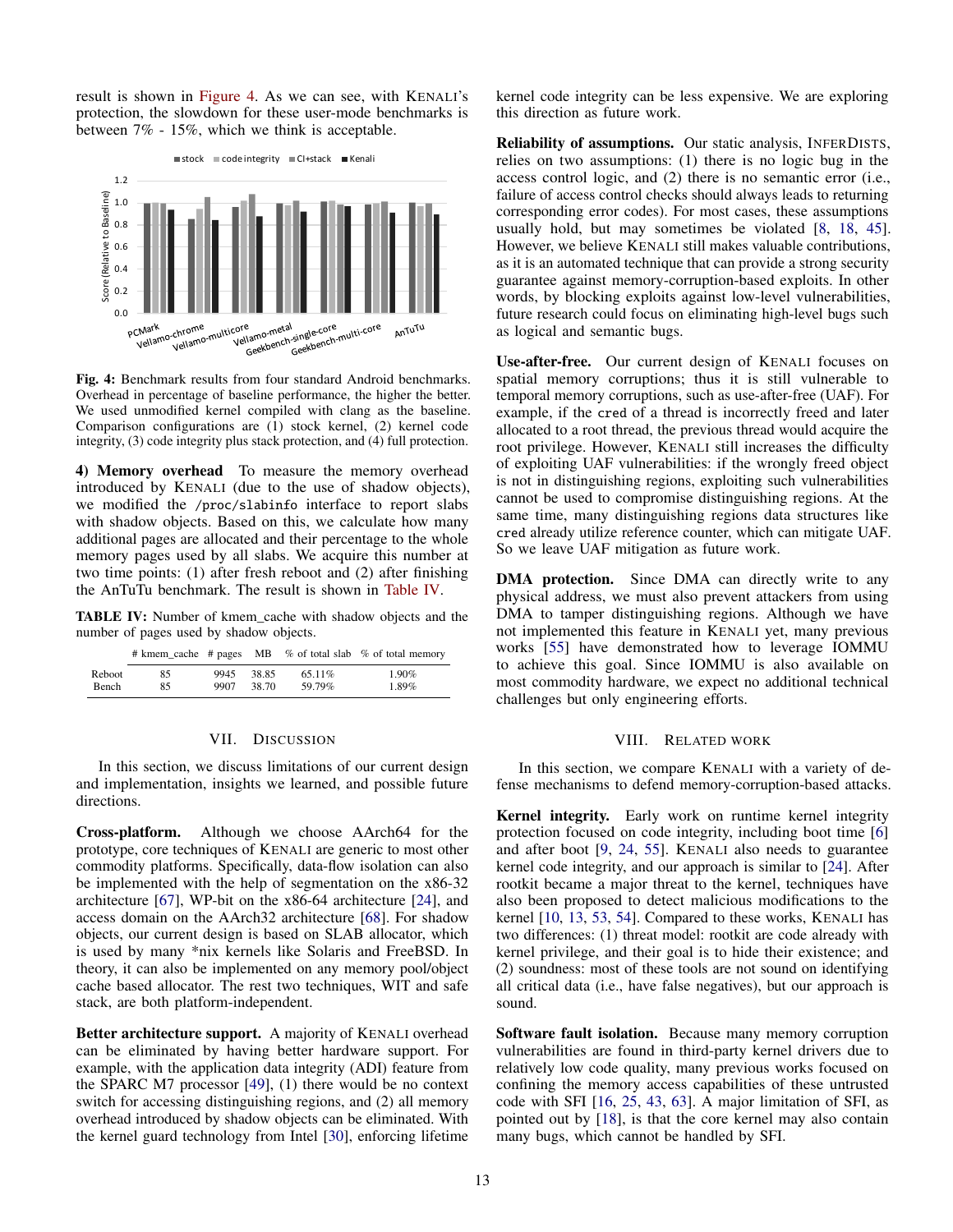Data-flow integrity. DFI is a more general technique than SFI, as it can mitigate memory corruptions from any module of the target program/kernel. KENALI differs from previous work on DFI enforcement [\[3,](#page-13-6) [15\]](#page-13-3) in the following aspects. First, KENALI is designed for OS kernels, while previous work focused on user-mode programs; so KENALI requires additional care for the kernel environment. Second, previous work protects all program data, while KENALI aims at reducing the overhead by only enforcing DFI over a small portion of data that are critical to security invariants. Finally, as the effectiveness of DFI also depends on the quality of the point-to analysis, KENALI leveraged a more precise context-sensitive point-to analysis tailored for the kernel [\[13\]](#page-13-11).

Dynamic taint analysis. DTA is similar to DFI and has also been used to prevent attacks [\[48\]](#page-14-50). The main difference is, in DTA, data provenance is defined by high-level abstractions like file, network, and syscall; but in DFI, data provenance is defined by the instruction that writes to the memory. For this reason, DTA is usually much more expensive than DFI, as it also needs to track the data provenance/tag for computation operations.

Memory safety. Besides DFI, another important defense technique is runtime memory safety enforcement. Theoretically, *complete* memory safety enforcement is more precise than DFI because it is based on concrete runtime information, but its performance overhead is also higher. For example, SVA [\[23\]](#page-14-19) imposes a 2.31x - 13x overhead on LMbench. Generally, because the result generated by INFERDISTS is orthogonal to the runtime enforcement techniques, it can also be combined with memory safety. In this work, we chose DFI because we found that most accesses to distinguishing regions are safe; so DFI requires fewer checks and no metadata propagation for pointer assignments and arithmetic. However, if the overhead for memory safety enforcement becomes reasonable, e.g., with hardware assistant like Intel MPX [\[31\]](#page-14-51), we can also switch the second layer protection from DFI to memory safety.

A recent memory safety work [\[36\]](#page-14-31) demonstrated that, to defeat a certain type of attack (control-flow hijacking), it is sufficient to only protect a portion of data, thus reducing the performance overhead. While KENALI leveraged a similar idea, it addressed an important yet previously unsolved problem what data are essential to prevent privilege escalation attacks.

Control flow integrity. Because a majority of real-world attacks are control-flow hijacking, CFI [\[1\]](#page-13-14) has been a hot topic in recent year and has been demonstrated to be extensible to the kernel [\[22\]](#page-14-11). However, as discussed in [§II-B,](#page-2-0) non-controldata attacks are both feasible and capable enough for a full privilege escalation attack. Furthermore, as CFI becomes more practical, attackers are also likely to move to non-control-data attacks. For these reasons, we believe KENALI makes valuable contributions, as (1) it can prevent both control-data and noncontrol-data attacks; and (2) compared to previous discussions on non-control-data attacks [\[20,](#page-14-14) [28\]](#page-14-22), it provides an automated and systematic way to discover critical non-control-data.

# IX. CONCLUSION

In this paper, we presented KENALI, a principled and practical approach to defeat all memory-corruption-based kernel privilege escalation attacks. By enforcing important kernel security invariants instead of individual exploit techniques, KENALI can fundamentally prevent all attacks. And by leveraging novel optimization techniques, KENALI only imposes moderate performance overhead: our prototype implementation for an Android device only causes 5-17% overhead for typical user-mode benchmarks.

# X. ACKNOWLEDGMENT

We thank Ahmad-Reza Sadeghi and the anonymous reviewers for their helpful feedback, as well as our operations staff for their proofreading efforts. This research was supported by the NSF award CNS-1017265, CNS-0831300, CNS-1149051, and DGE-1500084, by the ONR under grant No. N000140911042 and N000141512162, by the DHS under contract No. N66001- 12-C-0133, by the United States Air Force under contract No. FA8650-10-C-7025, by the DARPA Transparent Computing program under contract No. DARPA-15-15-TC-FP-006, by the ETRI MSIP/IITP[B0101-15-0644]. Any opinions, findings, conclusions or recommendations expressed in this material are those of the authors and do not necessarily reflect the views of the NSF, ONR, DHS, United States Air Force or DARPA.

#### **REFERENCES**

- <span id="page-13-14"></span>[1] M. Abadi, M. Budiu, Ú. Erlingsson, and J. Ligatti, "Control-flow integrity," in *ACM Conference on Computer and Communications Security (CCS)*, 2005.
- <span id="page-13-12"></span>[2] A. V. Aho, R. Sethi, and J. D. Ullman, *Compilers: Principles, Techniques, and Tools*. Addison-Wesley, 1986.
- <span id="page-13-6"></span>[3] P. Akritidis, C. Cadar, C. Raiciu, M. Costa, and M. Castro, "Preventing memory error exploits with WIT," in *IEEE Symposium on Security and Privacy (Oakland)*, 2008.
- <span id="page-13-4"></span>[4] J. P. Anderson, "Computer security technology planning study," U.S. Air Force Electronic Systems Division, Deputy for Command and Management Systems, HQ Electronic Systems Division (AFSC), Tech. Rep. ESD-TR-73-51, 1972.
- <span id="page-13-9"></span>[5] Android Open Source Project, "Verified boot," [https://source.android.com/](https://source.android.com/devices/tech/security/verifiedboot/index.html) [devices/tech/security/verifiedboot/index.html.](https://source.android.com/devices/tech/security/verifiedboot/index.html)
- <span id="page-13-7"></span>[6] W. Arbaugh, D. J. Farber, J. M. Smith *et al.*, "A secure and reliable bootstrap architecture," in *IEEE Symposium on Security and Privacy (Oakland)*, 1997.
- <span id="page-13-13"></span>[7] ARM Limited, *ARM Architecture Reference Manual. ARMv8, for ARMv8- A architecture profile*. ARM Limited, 2015.
- <span id="page-13-15"></span>[8] K. Ashcraft and D. R. Engler, "Using programmer-written compiler extensions to catch security holes," in *IEEE Symposium on Security and Privacy (Oakland)*, 2002.
- <span id="page-13-10"></span>[9] A. M. Azab, P. Ning, J. Shah, Q. Chen, R. Bhutkar, G. Ganesh, J. Ma, and W. Shen, "Hypervision across worlds: Real-time kernel protection from the arm trustzone secure world," in *ACM Conference on Computer and Communications Security (CCS)*, 2014.
- <span id="page-13-5"></span>[10] A. Baliga, V. Ganapathy, and L. Iftode, "Automatic inference and enforcement of kernel data structure invariants," in *Annual Computer Security Applications Conference (ACSAC)*, 2008.
- <span id="page-13-0"></span>[11] T. Ball, E. Bounimova, B. Cook, V. Levin, J. Lichtenberg, C. McGarvey, B. Ondrusek, S. K. Rajamani, and A. Ustuner, "Thorough static analysis of device drivers," in *ACM EuroSys Conference*, 2006, pp. 73–85.
- <span id="page-13-8"></span>[12] J. Bonwick and B. Moore, "Zfs: The last word in file systems," 2007.
- <span id="page-13-11"></span>[13] M. Carbone, W. Cui, L. Lu, W. Lee, M. Peinado, and X. Jiang, "Mapping kernel objects to enable systematic integrity checking," in *ACM Conference on Computer and Communications Security (CCS)*, 2009.
- <span id="page-13-1"></span>[14] N. Carlini, A. Barresi, M. Payer, D. Wagner, and T. R. Gross, "Controlflow bending: On the effectiveness of control-flow integrity," in *Usenix Security Symposium*, 2015.
- <span id="page-13-3"></span>[15] M. Castro, M. Costa, and T. Harris, "Securing software by enforcing data-flow integrity," in *Symposium on Operating Systems Design and Implementation (OSDI)*, 2006.
- <span id="page-13-2"></span>[16] M. Castro, M. Costa, J.-P. Martin, M. Peinado, P. Akritidis, A. Donnelly, P. Barham, and R. Black, "Fast byte-granularity software fault isolation," in *ACM Symposium on Operating Systems Principles (SOSP)*, 2009.